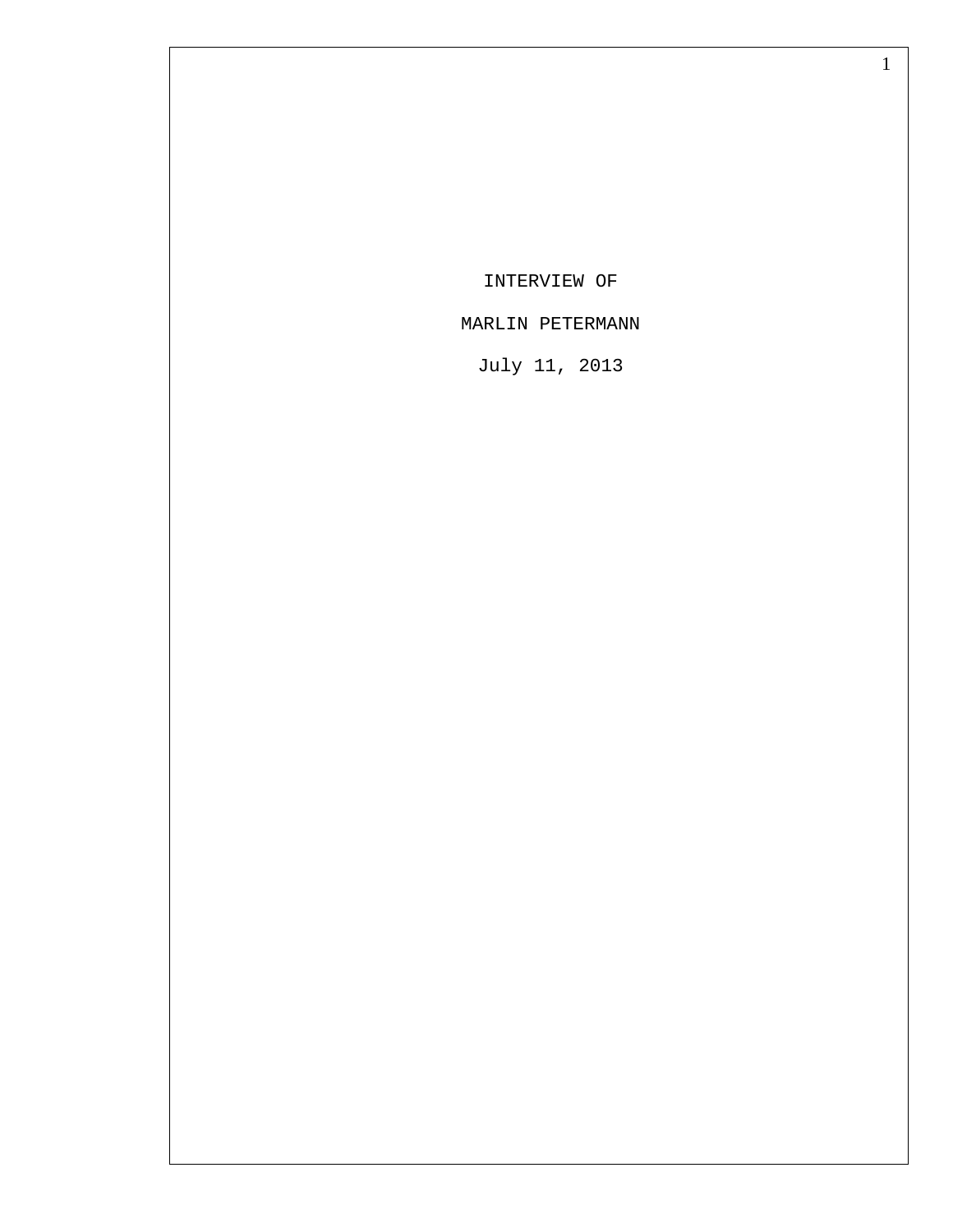1 MR. FLEECS: A red light will show up and I can 2 say that I'm interviewing Marlin Petermann at the Papio NRD 3 | Office on July 11, 2013. Marlin, I'm happy that you could 4 Visit with me this evening about your involvements before 5 NRDs, if that's possible, and then after NRDs. So why don't 6 you just go ahead and tell us a little bit about yourself 7 and your education, and we'll just ramble on -- only 45 8 minutes. I go about one-fourth, one-fourth, one-fourth. 9 MR. PETERMANN: Well, it's an honor to be asked to 10 input here to the history of the NRDs. So, yeah, I started 11 | out on this earth back in Gosper County, Nebraska, which is 12 | kind of Southwest Republican River Basin. Arapahoe was 13 where I went to high school and -- which is in Furnas 14 County, but -- so I grew up on a farm, just a diversified 15 cow/calf, crops and so on, and was there until I graduated 16 from high school. And then when I went to college at the 17 University of Nebraska in Lincoln. I remember my guidance 18 counselor saying, "Well, you ought to go to college, 19 Marlin," and I go, "Really? Why should I do that? What 20 would I do?" "Well," he says, "you're pretty good in 21 sciences and math and stuff, I think you ought to be an 22 engineer." And I go, "Engineer? What do they do? I mean, 23 I'm a farm boy here, what are you?" -- "Well, they do those 24 | things." "What kind of engineering?" "Well, you're a farm 25 boy, agricultural engineering," so that's what I did.

 $\mathcal{L}$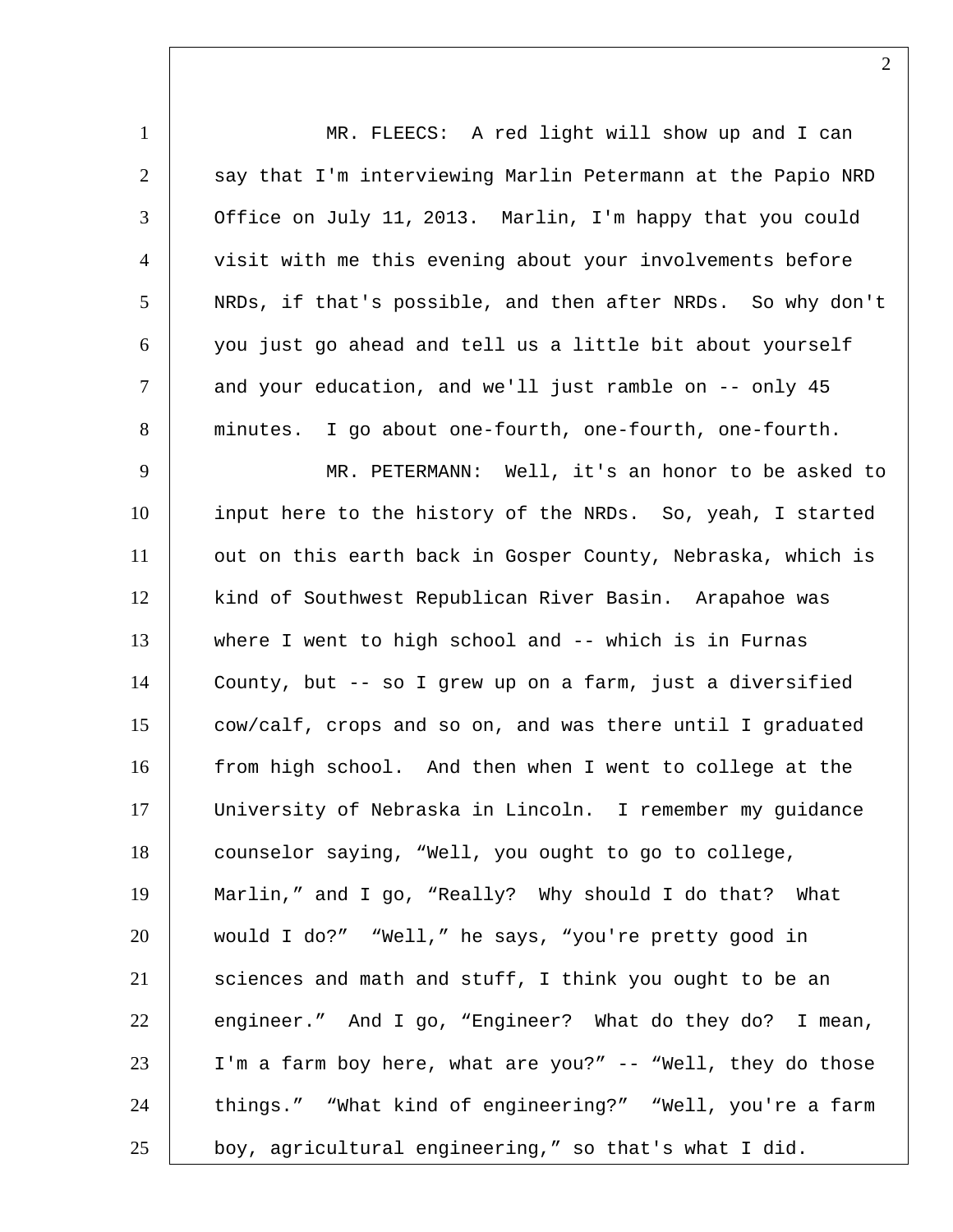1 | MR. FLEECS: I'll be darned. 2 MR. PETERMANN: And I had a guidance counselor 3 that kind of helped me on my way, with the good Lord guiding 4 I think. But, anyway, so I attended UNL and graduated in 5 | 1971, and then I actually went to work for the very first 6 Department of Environmental Control in Nebraska -- 7 | MR. FLEECS: Really? DEC? 8 MR. PETERMANN: And I was DEC back then and Gail 9 Lewis was the director at that time and went to work there 10 and I went -- and we were just in the beginning steps, at 11 | that time, of establishing a sanitary waste law in Nebraska, 12 so I went to all the little towns around the state and told 13 them, "Guess what? We're going to close your little town 14 dump," and man did I get a great reception. They just -- 15 | MR. FLEECS: Not a good thing to do. 16 MR. PETERMANN: -- "You're what?" So it 17 was -- but I traveled the whole state doing that, which was 18 interesting. And then after we did that I also got involved 19 with the feedlot runoff and some of the inspection of those 20 with DEQ. But I was really only there nine months because I 21 | graduated in December and then was in DEQ for nine months 22 and decided to go back to grad school and I actually took 36 23 hours of classes in a year-and-a-half and had my master's  $24$  all drafted up. For a thesis I did soil erosion research  $25$   $\vert$  out on the Rogers farm east of Lincoln, for Neb- -- a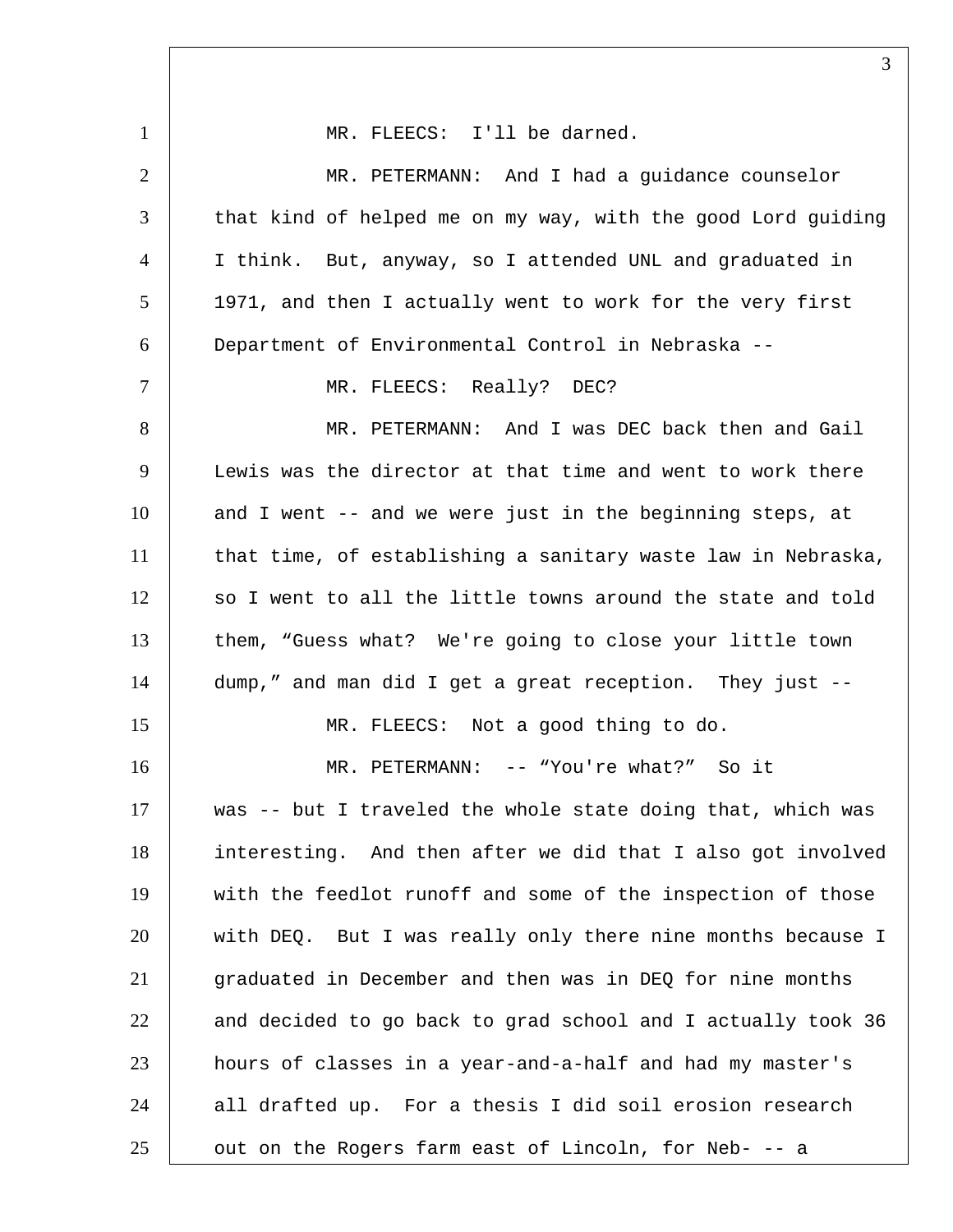1 University farm, and got my master's -- my thesis drafted 2 and my sponsor said -- my advisor said, "This isn't going to  $3$  do. You've got to start over on this." And I'm going, 4 "I've got to work for the Papio NRD in a month. What do you 5 mean?" "Well, you can finish it while you go to work." 6 Well, I had actually gotten married in that period and we  $7$   $|$  had a son and had another one on the way, and I said, "Okay, 8 I'll finish it up when we get to work." I came to work for 9 the Papio NRD and didn't pick it up again. So, I've got all 10 the classes, which was great, and it was great, and doing 11 that research was super in soil and water. I used the 12 rainfall simulator on the fields and we'd catch the silt 13 coming off and see what cover did to it, you know, and drew 14 up little equations on how much runoff you get from a 15 certain rain intensity and all that. It was good stuff. 16 MR. FLEECS: So all that experience you gained in 17 those few months and stuff really worked in well with 18 the -- what you were going to be doing with the NRD then. 19 | MR. PETERMANN: It really did. It was perfect. I 20 don't have that little sheet of paper that says I have a 21 master's degree, but I had all that wealth of experience and 22 would never give that up, and I've never really needed that 23 sheet of paper. But I did go on to get my professional 24 engineer's license as an engineer. 25 MR. FLEECS: There you go. And that's what's

 $\Delta$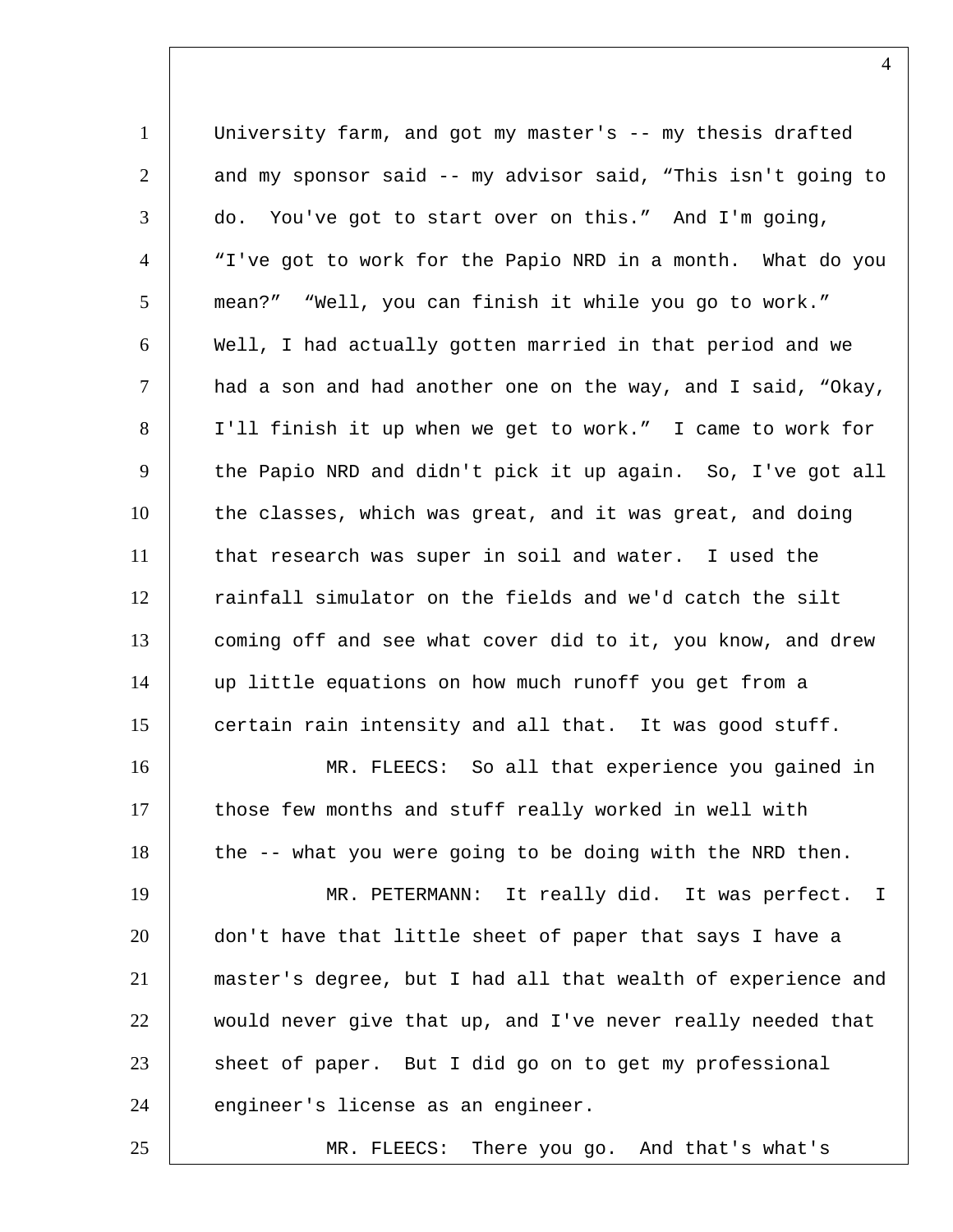important. 2 | MR. PETERMANN: That's what's been important, yes, 3 to me. So, in January of 1974, I came to work for the Papio NRD. MR. FLEECS: And at that time the manager, was it England? MR. PETERMANN: Merlin England was the general manager and Jerry Wehrspann was the assistant general manager, and he's actually the one that interviewed me and hired me. 11 | MR. FLEECS: Oh, really? Okay. MR. PETERMANN: And I was the construction 13 engineer at that time and basically duties to design and construct levees along the Papio Creek, and worked a lot together with Milton Fricke at the time because he had a lot 16 | of land down along the Papio Creek. MR. FLEECS: Yeah, he was a big landowner. MR. PETERMANN: Of course, he was very instrumental in the starting of the NRD. MR. FLEECS: Yeah, he was a very important key in 21 the old district, whatever you want to call it, back in the late '60s when that legislation was being proposed because he had, I think, a lot of influence and he  $-$  people really 24 | respected him, which I think helped in legislation when you talk about the urban senators in Omaha.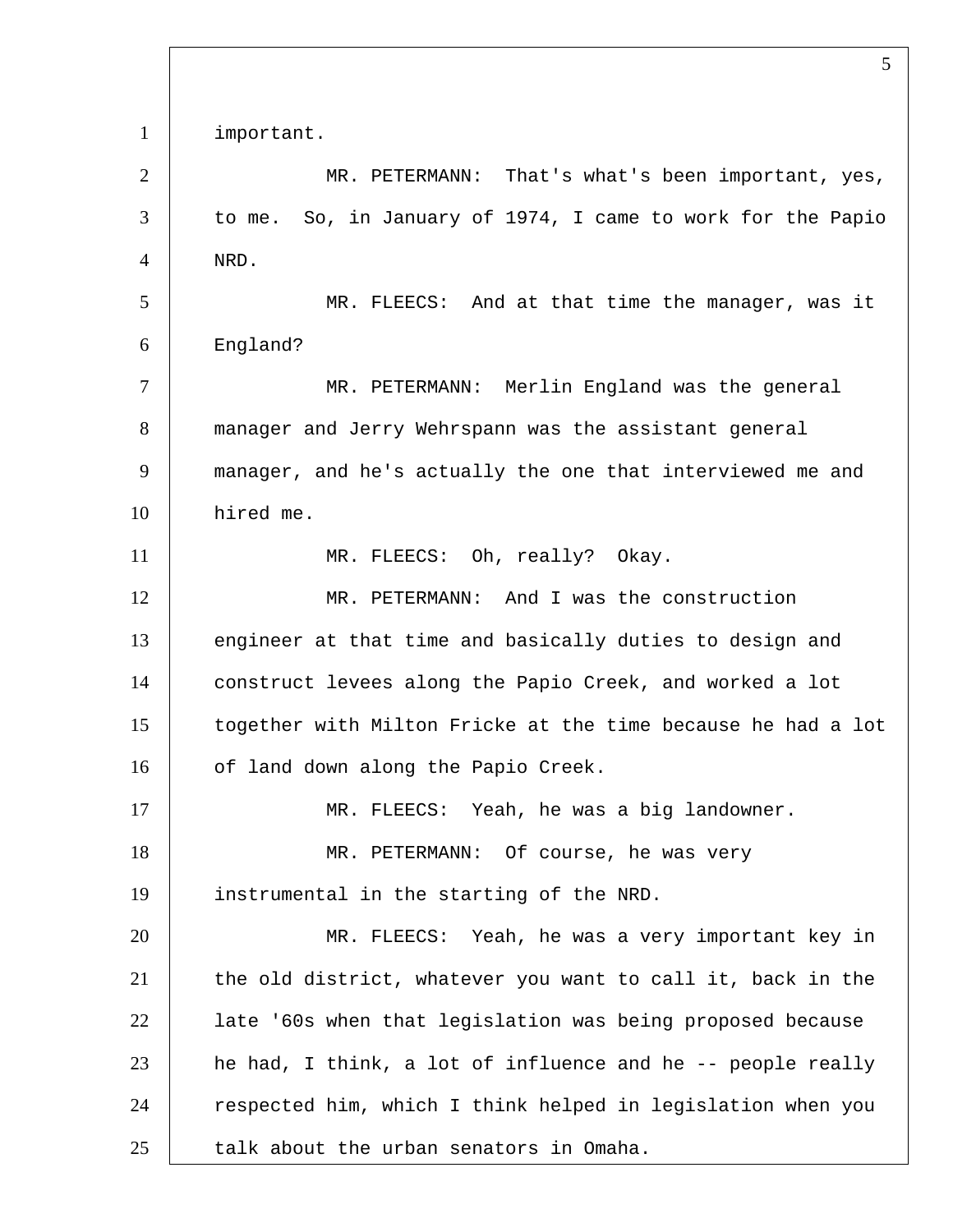MR. PETERMANN: Yeah. MR. FLEECS: In Sarpy County, and what Milt Fricke 3 | stood for. And if Milt probably said it was good, they would probably say, "Yeah, it probably is." MR. PETERMANN: Yeah. MR. FLEECS: So Milt was probably very important. 7 | MR. PETERMANN: Milt had a way about him that, you know, pretty silent -- I mean, soft spoken but yet when he 9 | spoke you listened. 10 | MR. FLEECS: Yeah, you'd better listen. MR. PETERMANN: Yeah, because he had something 12 | important to say. 13 MR. FLEECS: Very conservative. MR. PETERMANN: Oh, yeah. His farm, of course, is down -- his has this land yet -- well, he's not with us any more, but his sons own ground along the Papio Creek yet today. But, where his farmstead was at  $72<sup>nd</sup>$  and Cornhusker, 18 near Papillion, is now a little shopping center. 19 | MR. FLEECS: Oh, yeah. MR. PETERMANN: When he passed away a few years 21 ago, the boys decided to sell out part of the farm and start 22 reaping some of the benefits of the land values tremendous increases, but they still own the bottom grounds on the farm. MR. FLEECS: Who else, at that time, that was kind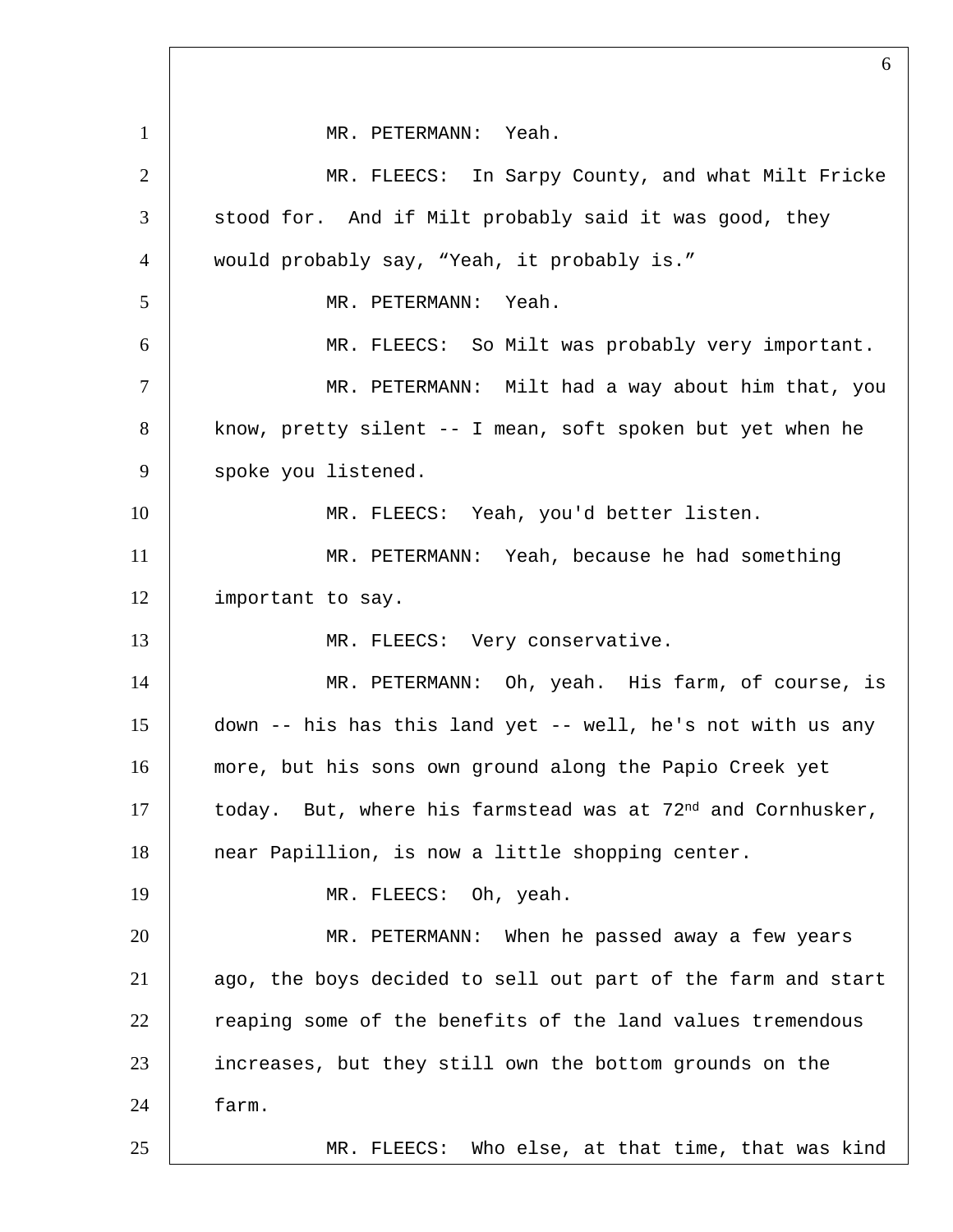1 of influential with the NRDs up in this area? MR. PETERMANN: Oh, well, you know, I've gotten to know -- John Neuberger had been, you know, a staff member 4 | here, but that was prior to my time. MR. FLEECS: I think he was involved in some way with the Papio Advisory Board. MR. PETERMANN: He was on the Papio Advisory Board 8 and I think he was the director of that. 9 MR. FLEECS: Yeah, right. MR. PETERMANN: And I think he actually hired Steve Oltmans or I think Steve worked for him. 12 | MR. FLEECS: Steve or Wehrspann, one or the other. MR. PETERMANN: I don't know, he might have hired Jerry Wehrspann, too. Yes, he might have, because Jerry was | here before the -- well, I -- MR. FLEECS: Wasn't Jerry an engineer? MR. PETERMANN: Yes, Jerry was an engineer from Iowa State and a good engineer and a very good man. So I came on -- into the NRD scene a year and a half after it formed. 21 | MR. FLEECS: It became law. MR. PETERMANN: After it became law in '72 -- July of '72. MR. FLEECS: You worked real closely up here, you had to, with the SCS at that time. Did you see any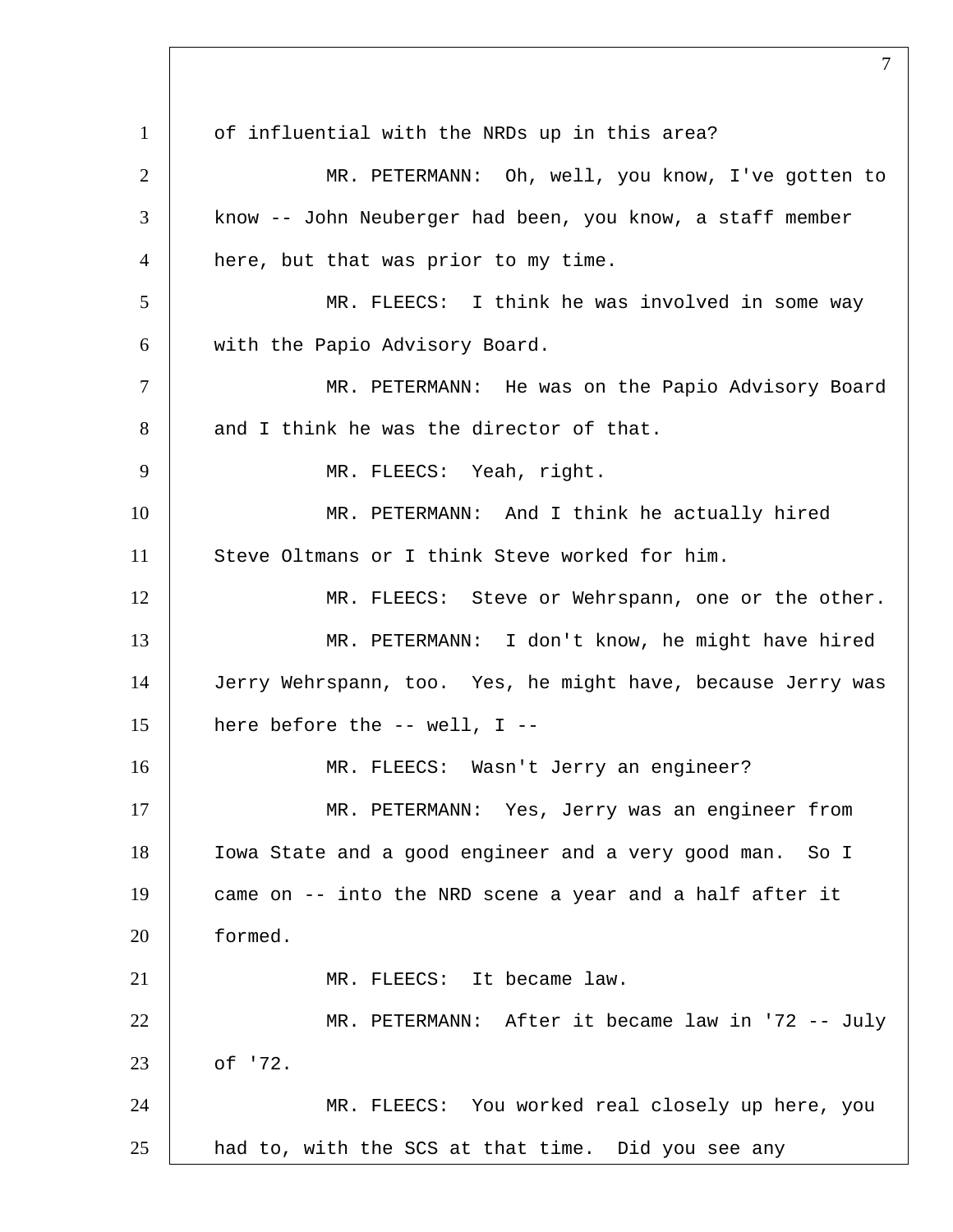1 | resentment with the SCS back in those early days of the NRD 2 about them being kind of shoved along the sideways and 3 didn't have the influence on the old SWCDs like they did, or 4 did you see any of that? 5 MR. PETERMANN: No. 6 MR. FLEECS: I would have thought with Fricke, 7 with Milton, that they probably would have said, "We'd 8 probably better think this is a good deal." 9 MR. PETERMANN: Yeah, I really -- I was a little 10 after -- of course, it was a year and a half old and maybe 11 some of those things were there earlier on, but -- and, of 12 course, I didn't work as much with the SCS at that time, I 13 was kind of on this Papio Creek project. 14 MR. FLEECS: Okay. 15 MR. PETERMANN: That was my main responsibility, 16 it expanded, you know, and we worked with NRCS some there,  $17$  but I wasn't in direct contact with them as much as some of 18 the other staff like Ralph Puls who worked with them on a 19 daily basis. But I never really did see or feel any great 20 animosity here. I think they're always -- and maybe Milton 21 had a big role to play there in basically saying, "This is a 22 good thing." And I've heard it from other districts and 23 other managers and so on, but not so much here. But I can 24 see where it probably was quite a controversy and I think 25 | Ralph had told me at one time that it was something that was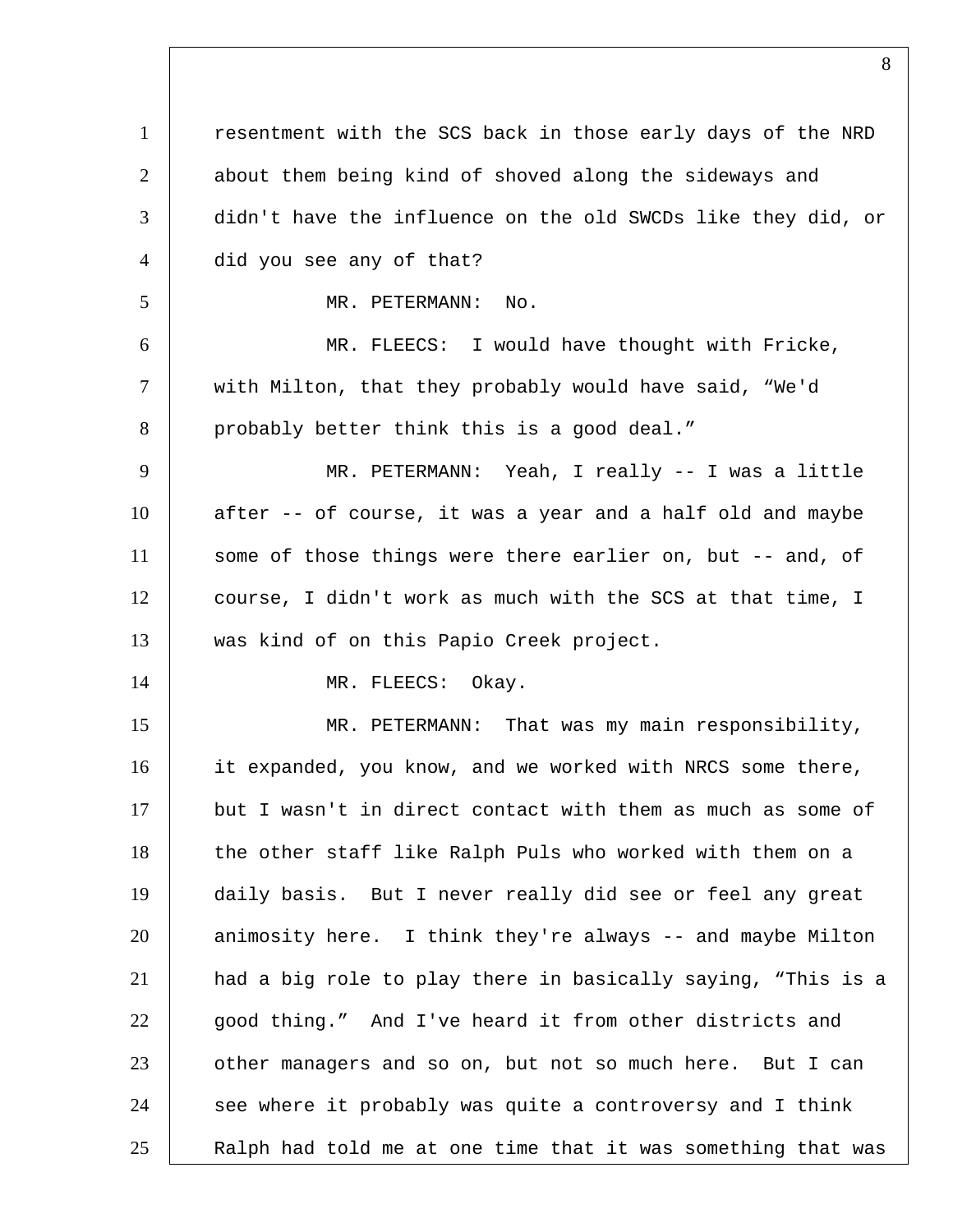1 a real rubbing point, and I could see why it was because 2 | here the NRDs are taking over their role, but I think there 3 was an understanding, enough salesmanship, to say, "This is  $4$   $|$  going to be better. Yeah, it's a change and maybe you think 5 you're getting shoved aside a little, but in the long run 6 it's going to be better," and I think it's really proven out 7 to be that. 8 MR. FLEECS: I think they finally realized that 9 with the NRDs and their abilities to get grant money, their 10 abilities to get tax revenues, and hire people to assist 11 them on a lot of their projects, that this was going to make 12 them a lot more successful in what they were planning to  $13$  Do. 14 | MR. PETERMANN: Oh, yeah. 15 MR. FLEECS: With the NRD and the SCS working 16 | together on these projects. 17 MR. PETERMANN: And I think we saw that just grow 18 and I could see that -- again, in early years, wasn't 19 involved as much, but through the years just how the state 20 conservationist's, I think, attitudes changed and the 21 employees to the point of saying, "Let's embrace this 22 because this is better than anything they have in any of the 23 other states." I've gone to national conferences and they 24 hear about what we can do in Nebraska and what is going on  $25$  with soil conservation and watershed projects, and so on,

 $\mathbf Q$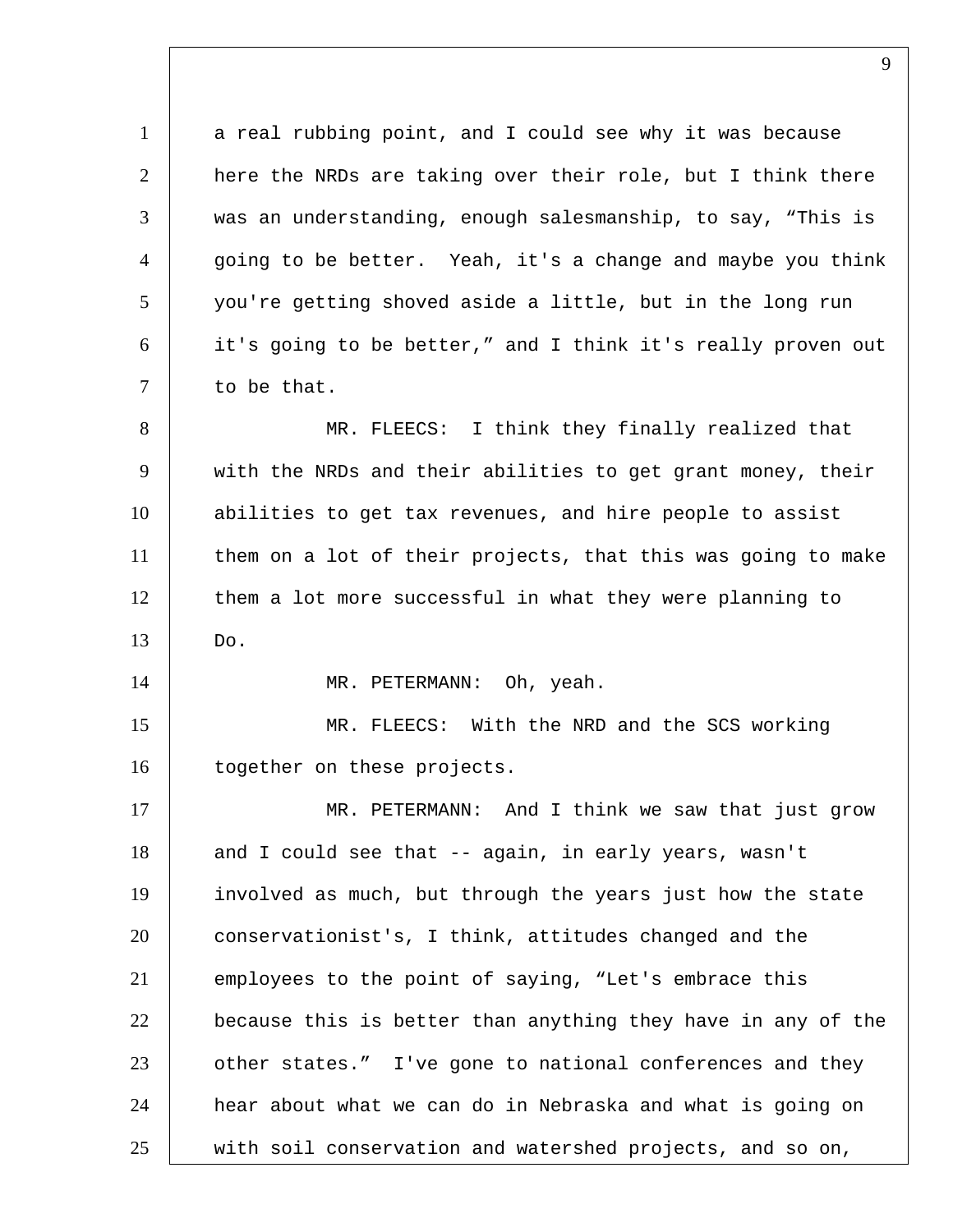1 and they just, "How can we do that?" "Well, you don't have NRDs." And so it's -- you feel kind of sorry for them, you 3 | really do, but I don't know how you get it done. I've often wondered about that, just makes you go, "How in the world did that happen? I mean, that had to be one heck of a battle in the legislature. That's monumental to see that  $\vert$  turnover and take all those 154 entities and put them into 8 24 at that time, and the battles" -- but, you know, only two things -- and why can't any of the other states get that done? And the two things I think of mostly is the fact that we have a unicameral and have one unicameral and not two houses, and that -- I don't know, it seems like maybe that's because we're the only ones that's got that in Nebraska, and maybe that helped keep the politics down a little bit and able to really sell the program.

 MR. FLEECS: We had some real leaders in the legislature at that time that worked with people. Harold 18 Sieck from Seward County, he was involved with the old Salt Valley watershed project. We had Hal Schroeder there in the '60s, an engineer there that -- and a lot of these people were pretty well respected by the senators and this is why I 22 think it helped for Omaha and Lincoln to have some of these leaders on the local level like Milton Fricke and Harold 24 Sieck up there, and some of these people, because you needed those votes to kind of overstate what a lot of these rural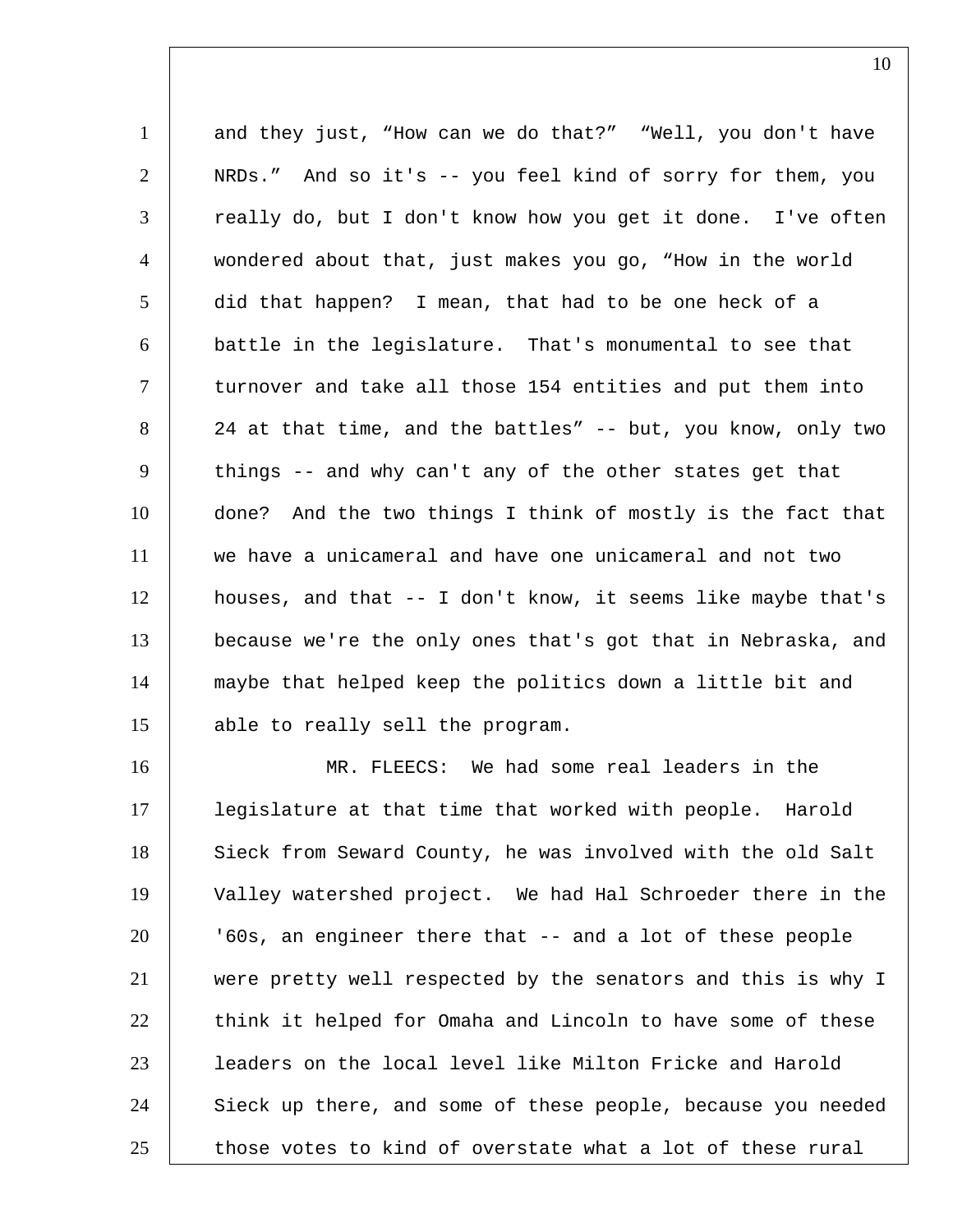people were thinking, "Boy, we're going to lose our local control." I heard that when I was with the Commission back in the '60s. I went to these meetings and I heard all this 4 | stuff, "Yeah, you're going to have all these things you're 5 going this and this and this," and most of it was southeast Nebraska and we just -- because a lot of the influence there was because of the Soil Conservation Service, they were 8 afraid they were going to lose their control over watersheds 9 | and SWCDs not knowing what the NRDs could do for them. 10 | MR. PETERMANN: Exactly. 11 MR. FLEECS: Fiscally and also everything else. Today, I don't know how easy this would be to do it today because of two things; the mill levy taxing authority, and eminent domain. MR. PETERMANN: Yeah. MR. FLEECS: That was kind of a sticker back at 17 that time. MR. PETERMANN: I'll bet it was, but not like it'd be today. MR. FLEECS: Oh, not like it would be today. MR. PETERMANN: Yeah. MR. FLEECS: Everybody just would -- they'd come 23 right off the walls. Couldn't give government like that the power to -- they'd be condemning everything, just running **over everyone.**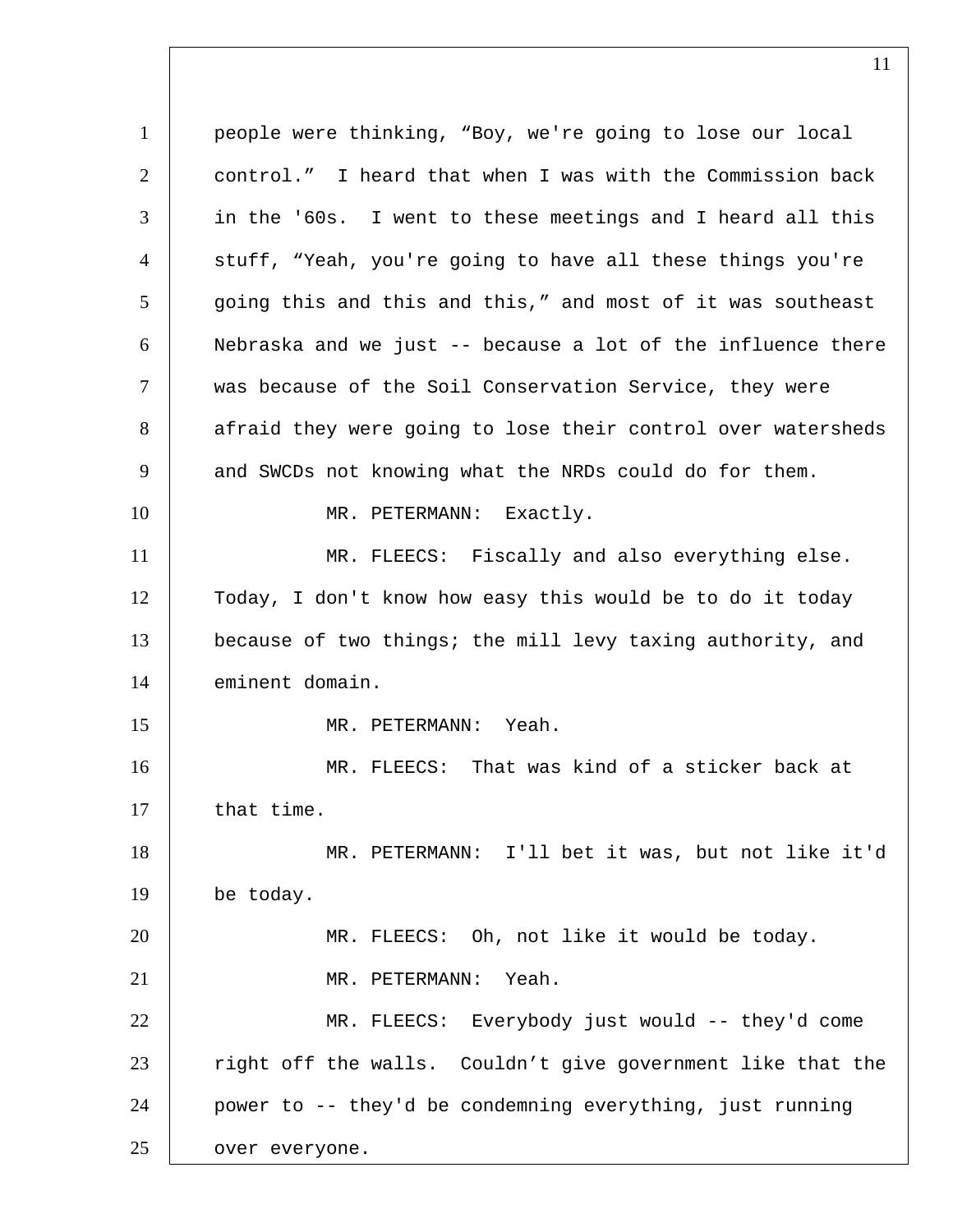1 MR. PETERMANN: We've been -- and they've tried to 2 | overthrow that especially in recreation issues. People seem 3 to understand some like flood control, but on the trails and 4 recreation and activities, you know, we don't need to 5 condemn for that, but -- and that's, of course, the one  $6$  thing we have here in the Papio is, we're  $600,000$  people and  $7$   $\vert$  that's the thing that has certainly been the challenge, but 8 we're serving a bit of a different constituent, but -- and 9 that's okay, but that's where the NRDs are common, but yet 10 they're different. We have all similar -- some resource 11 | issues of one sort or another, but we have different factors 12 and different players and so it is important that we could 13 be autonomous and adjust. But this watershed concept has 14 just -- it's, I don't know, so dynamic, so innovative to 15 say, "Let's deal with things on a watershed basis," and it 16 makes so much sense today and all our working with people 17 with going to -- whether you're with the senator or with 18 congress in Washington and say, "We're addressing things on 19 a watershed basis rather than political lines like a city, 20 and that water doesn't care whether it crossed the city 21 boundary or the county line or whatever it is." 22 MR. FLEECS: It's going to go where it wants to  $23 \quad | \quad$  go. 24 MR. PETERMANN: That's right, and that's in a 25 watershed. And so it makes so much sense. In fact,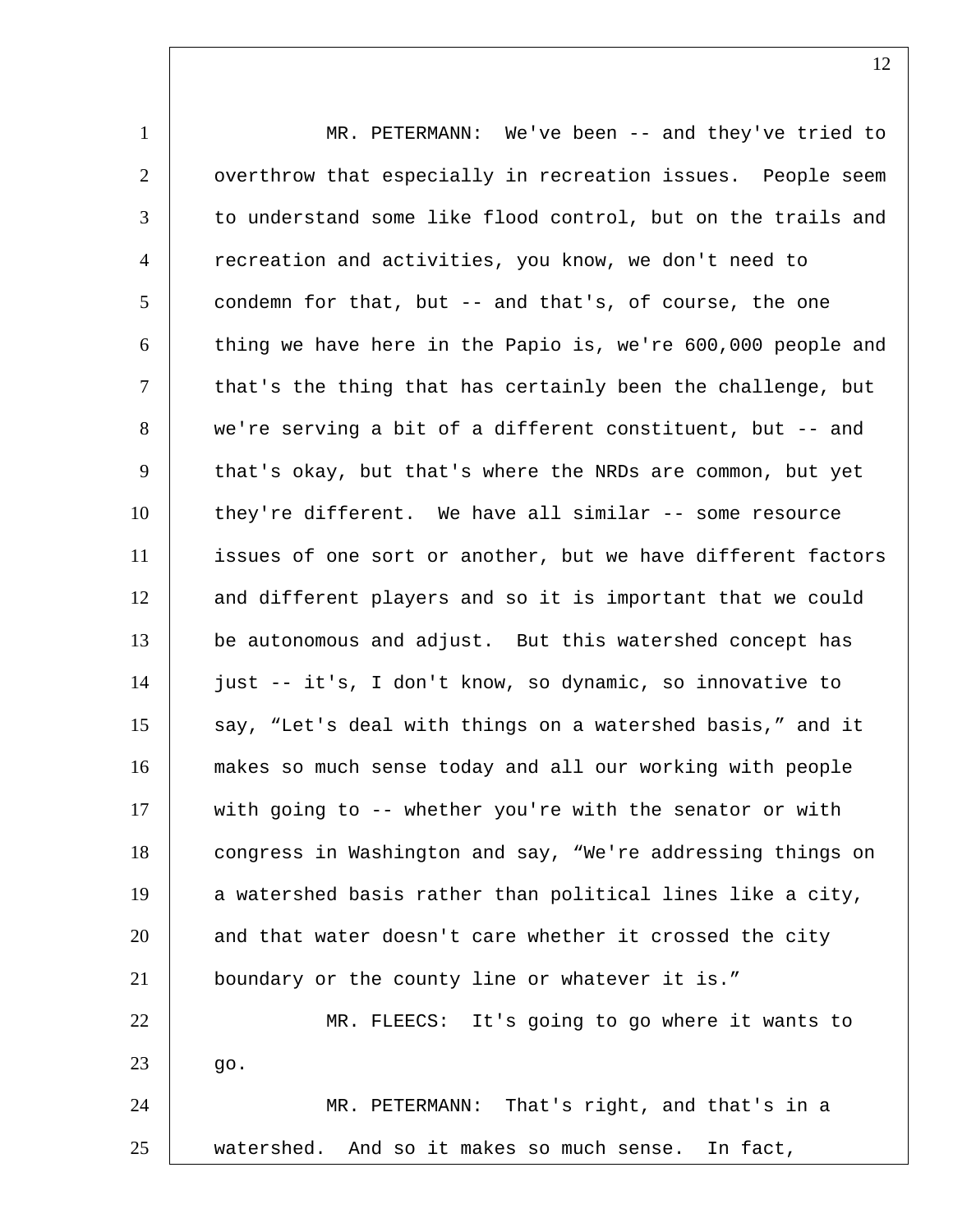1 we've -- another big partner that we've had here beyond NRCS 2 is the Corps of Engineers because we have a lot more flood 3 control issues here in the eastern part of the state and so 4 they've been a major player. And the thing that the NRDs  $5$   $\vert$  can bring to the table that some of the water districts 6 couldn't and other entities was, you have the taxing 7 authority so you've got the funds to be a local sponsor and 8 partner with the federal government, and whether it's the 9 NRCS or the Corps -- and, you know, it's even astonishing to 10 the Corps of Engineers about Nebraska and the NRDs, and we 11 got a letter from headquarters that sent to -- I think it 12 was to Dean Edson and copied to us saying, "Keep doing what 13 you're doing, Nebraska, because the NRD system is the 14 | premier in the nation and we really appreciate working with 15 the NRDs and what you can do and have done because of the 16 way you're set up." And it really is -- it's from a 17 national perspective, they just rave over it because -- and 18 now -- and I know Steve Oltmans and I have talked about 19 this, you know, some day Washington's going to understand 20 that working on a watershed basis -- and EPA was one to 21 start working with us and it's good -- you've got to work 22 with cities and counties, but really if you're going to 23 address water quality, you've got to work on a watershed. 24 | And today, that's all you hear EPA talk about is the 25 watershed. EPA finally got it and that's one place why I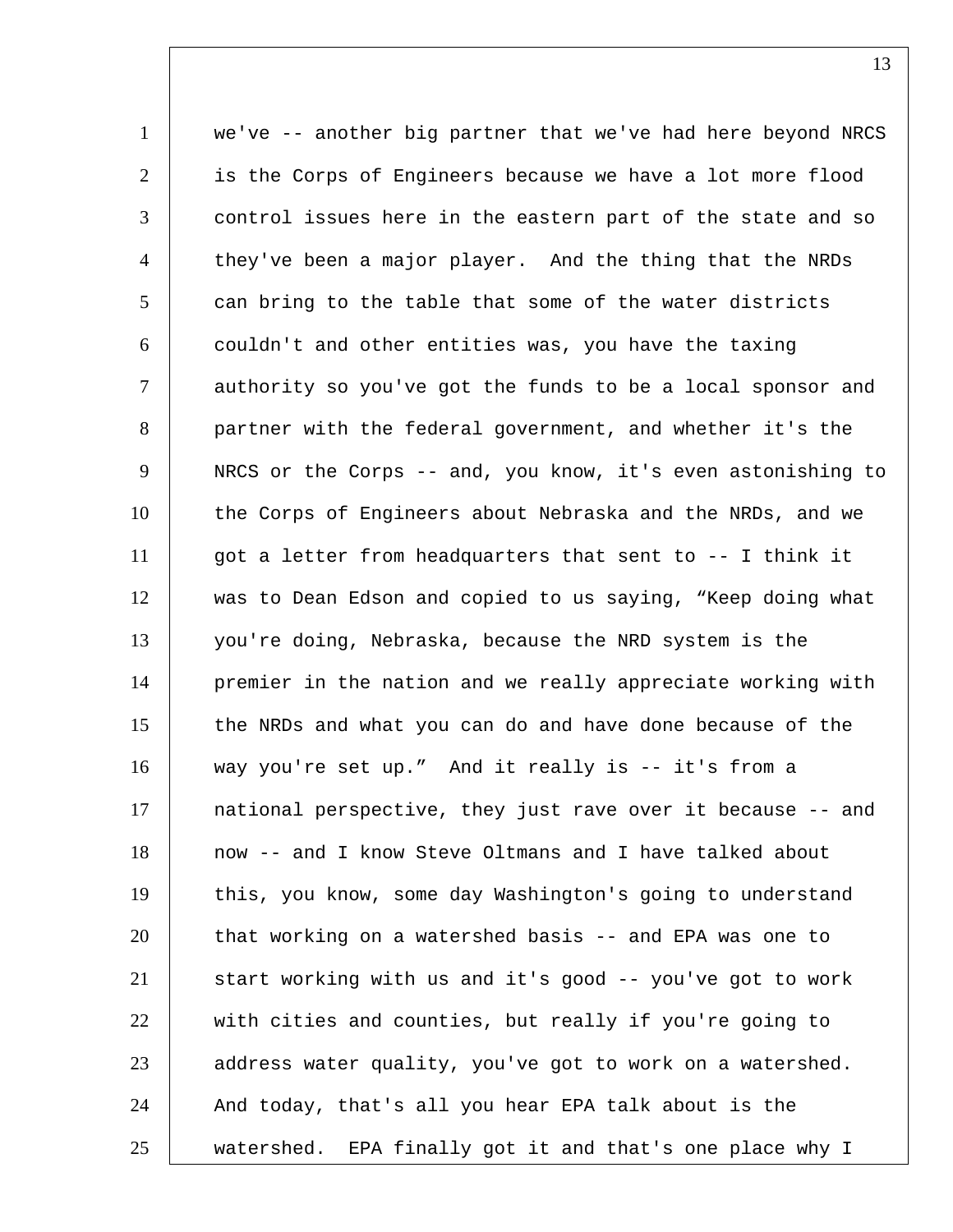1 think Nebraska's done well working with DEO, too.  $2$   $\parallel$  MR. FLEECS: Oh, yeah, we had, I thought, a very  $3$  |  $\alpha$  good -- and still do, I think, as far as that -- from an 4 environmental basis with DEQ in Nebraska. They've always 5 been pretty level-headed and always seems to work real well. 6 I know there's been some little problems, but -- 7 MR. PETERMANN: Yeah, little problems, but I think 8 our current director and directors before him realized how 9 much easier their job can be in working with NRDs. 10 MR. FLEECS: That's right. 11 | MR. PETERMANN: It makes their job easier. 12 MR. FLEECS: I think they realized if we've got a 13 problem out there on the local level, that we've got an 14 agency on the local level that can understand what the 15 problem is and work with us in getting it solved. 16 MR. PETERMANN: Exactly. 17 MR. FLEECS: I think they finally got to realize 18 it and I think NRCS has finally realized that after about 19 four or five years it could work, just like they would have 20 never got Swan Creek done down there where I was at through 21 the old Swan Creek watershed district. They wouldn't have 22 had enough money. We already knew that when I started in 23 the beginning of some of those projects that what they were 24 trying to do with recreation and maintenance, they were at  $25$  their maximum already and they still weren't going to have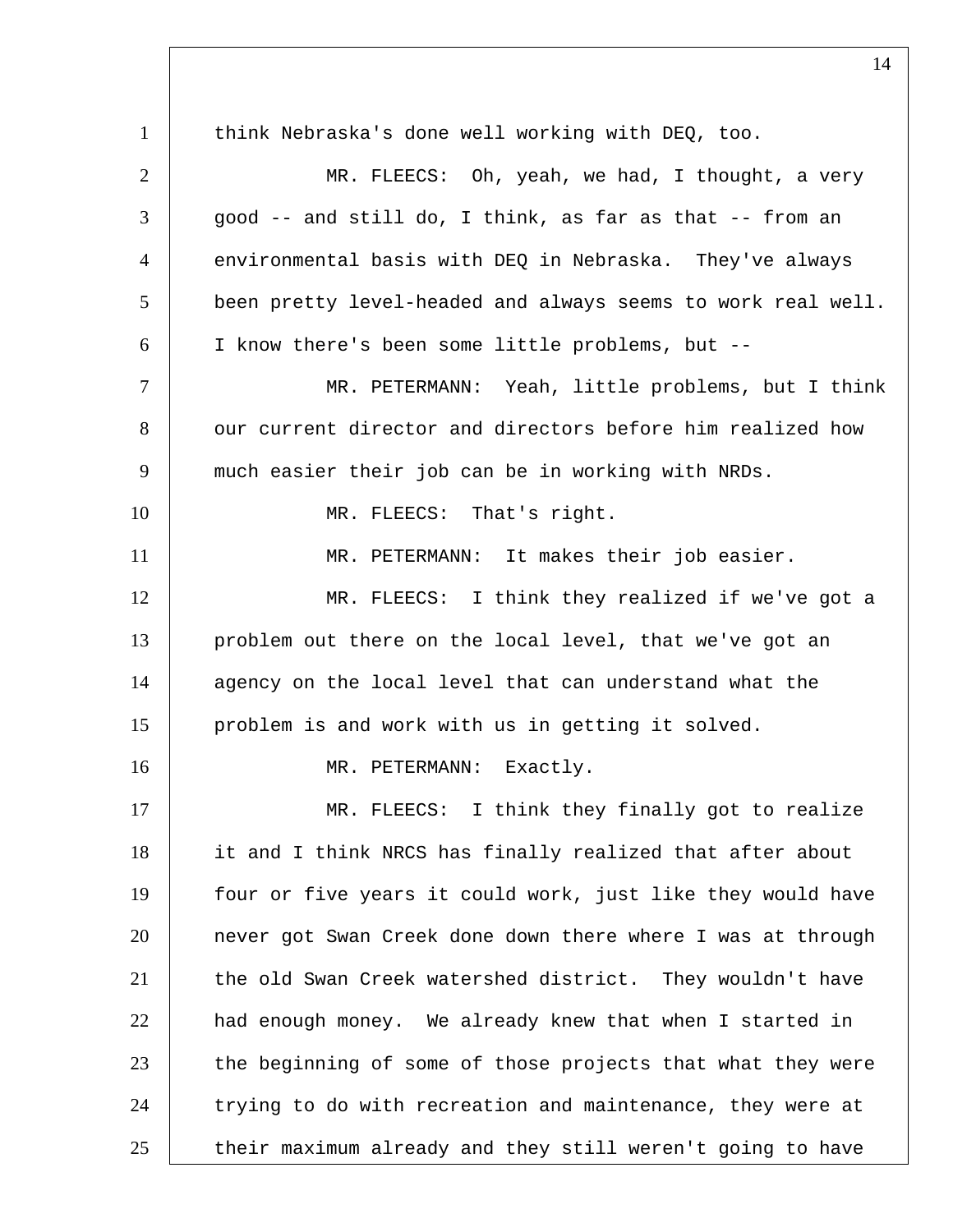1 enough money to carry out some of those things, and boy they 2 were an easy sale down there in southeast NRDs. They were 3 pretty easy sales because they had eight watershed districts 4 down there and a lot of flood control, a lot of work done, 5 you know.

 Have you seen the NRD concept kind of change in the time you started, a little more emphasis on maybe different things and what they were thinking about at that 9 time?

10 MR. PETERMANN: Oh, yeah, I think it's broadened 11 certainly. When I came, certainly the emphasis was working 12 in the rural areas and, you know, that was the emphasis. 13 And then we had -- since there had been the Papio Watershed 14 | Advisory Board and working some on flood control, that was 15 | the other main emphasis, but that was it, those were the 16 programs. And -- but I think as we -- as time went on, I 17 think we saw the fact that the urban constituents, and 18 certainly in our case, said, "What about us? Where are you 19 getting your money by the way?"

20 | MR. FLEECS: Eighty percent of it. 21 | MR. PETERMANN: "Eighty percent of it from us and 22 what are we getting here?" So, you know, you try to sell 23 them so long on all these dams, "These flood control 24 projects, these conservation measures on the farm are all 25 benefiting you because they keep the water clean, they slow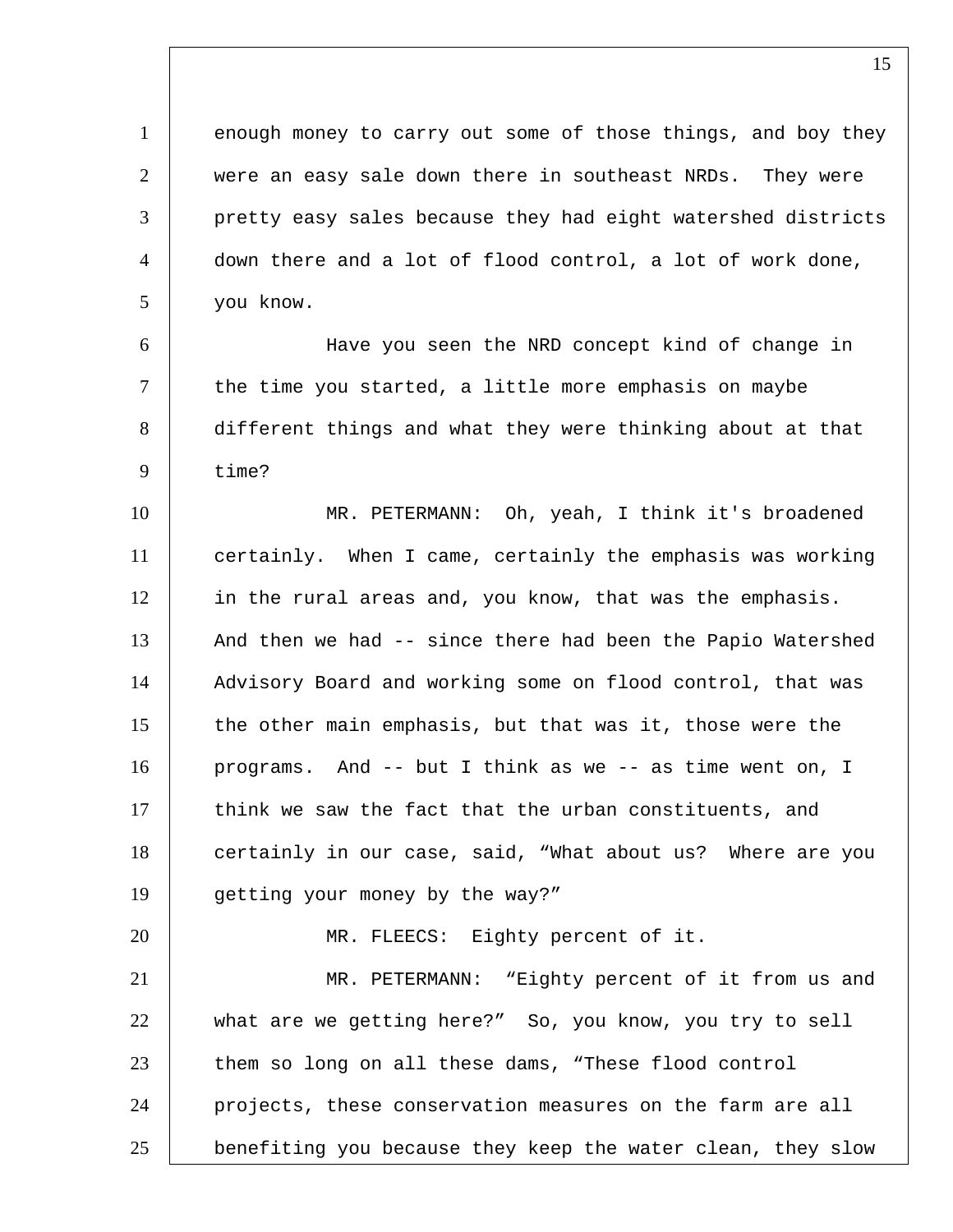down the water, they control flooding, so that's what your benefit is." And they'd go -- they balked at it for a while then would say, "Yeah, we agree," but then they said, "We 4 | still -- what about my creek that's eroding here in town and 5 my streets are falling in? My houses are falling in and my 6 sewer lines are falling in. What about that? Are you guys" -- MR. FLEECS: Sediment off the neighbor. MR. PETERMANN: Sediment off the neighbors coming down. And so I think that was the major shift you saw here is really -- it grew up in a shift to where, "We've got to do urban work," and that really, I think, was a major, major 13 shift. Then I think the other thing is, I think, 14 | recreation. We go in here -- if you'd have told me -- and I 15 said this 15 years ago, but if you'd have told me that we 16 were going to get involved in building trails at the NRD, 17 | sidewalks, you know, I'd say, "You're nuts, that's not an NRD thing," but we started saying, "Let's do multipurpose things. We've got levees along these creeks. Let's put a trail on them and let people go out and walk on them. There's something for the urban constituent," and that thing caught on fire and the city started going, "Whoa," and the cities go, "Let's do this," and it just caught on fire in 24 the area into a multipurpose benefit project. And that's the thing I don't think we sell enough at times is the fact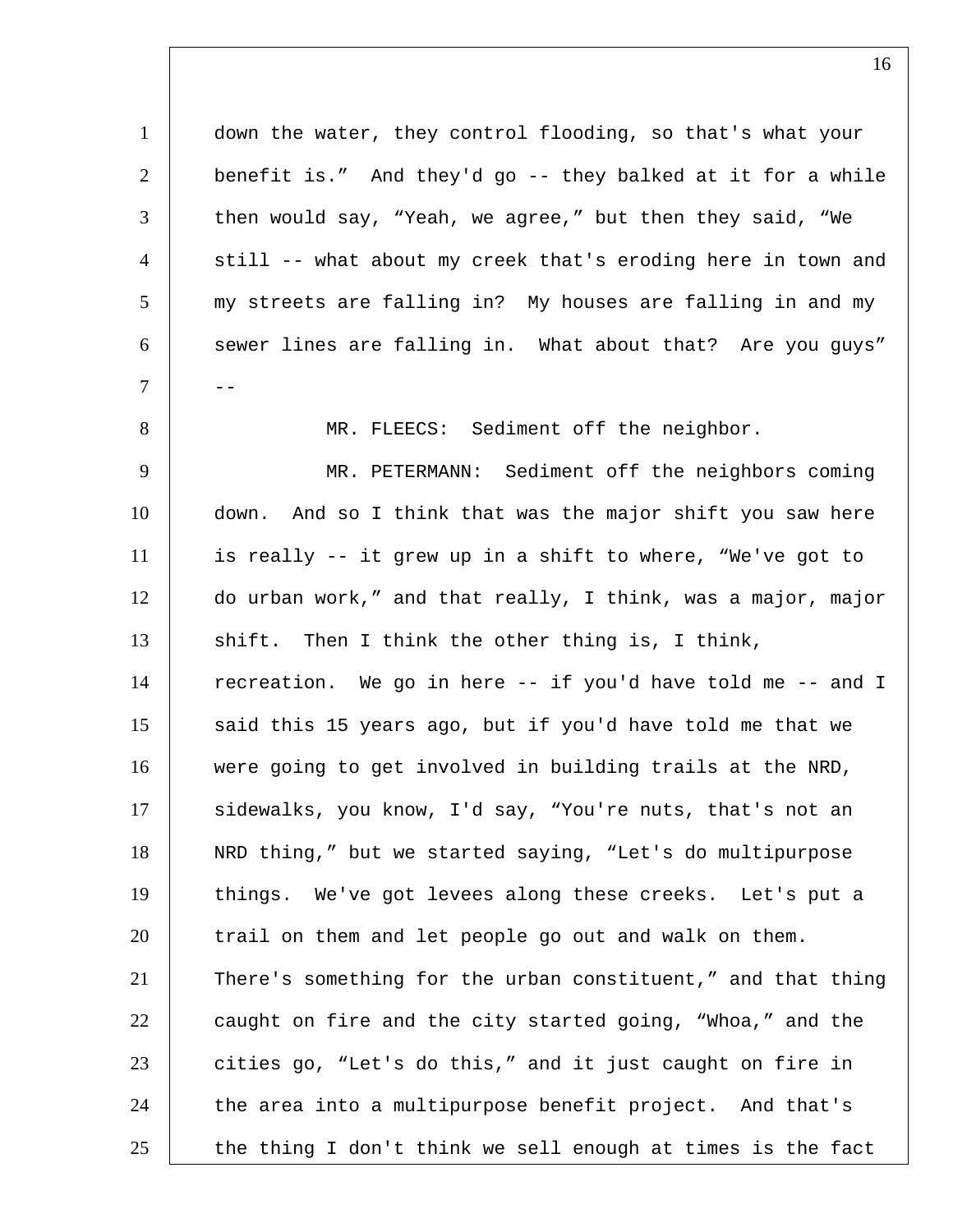1 | that we don't just build a project like a road or a street  $2$  to drive on, we build a project  $-$ - you can get flood 3 control, you get erosion control, you get recreation, you 4 | get wildlife benefits, all those things from the projects we  $5 \mid$  do.

6 MR. FLEECS: And those trails got urban people out 7 into the rural area to see, "What are some of the problems  $8$  that we have out there?" And then when  $-$ - you brought up 9 something that's happening in that rural area. Those people 10 said, "Oh, yeah, I remember seeing some of those when I was 11 on the trail on the Papio, levees and stuff, and I mean 12 that's great!

13 MR. PETERMANN: It did, and they were good 14 inspectors for us to look at problems around -- and it's 15 really, I think, really been a very good thing. And I think 16 we always need to keep focused on where our main purpose is 17 and I think the NRDs have said, "Our main purpose is erosion 18 control, sediment, flood control, that's our main purpose, 19 but all these other things are also things that our 20 constituents see a benefit from and do benefit from and so 21 we need to do that."

 MR. FLEECS: Yeah, you just need to sit down and 23 visit with people about the side benefits that any project has and you just explain that. They might seem small at the time, but its projects that people understand. When it's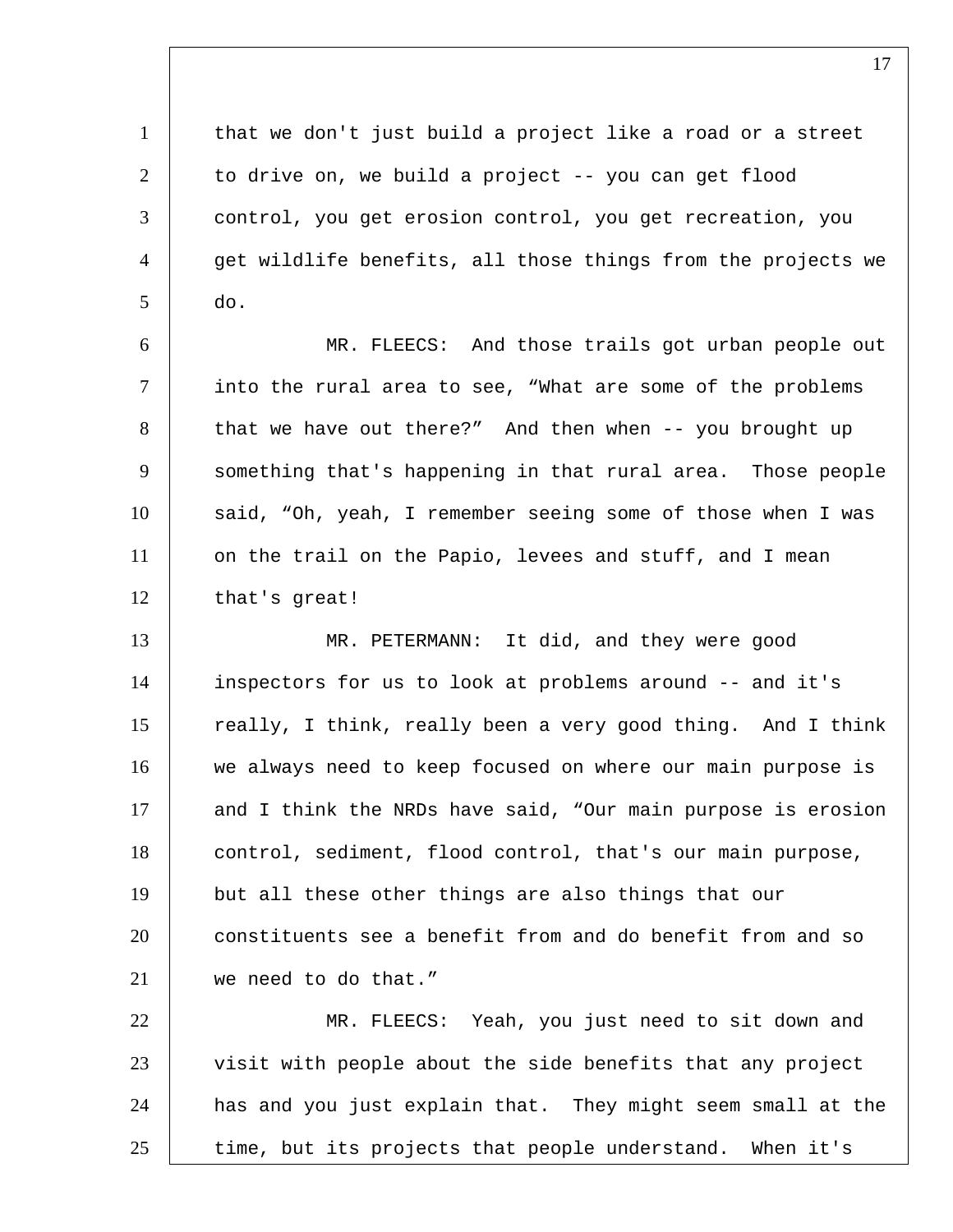closer to them and if it's going to benefit them a little bit, it may help them a little bit, they may still be more acceptable. And you usually -- do you have -- does that help you in getting good representation as far as directors' interest? Is there a lot of special interest on certain 6 things or do you get people like in urban areas that are pretty, you know, tunnel vision type stuff or do they have - 8 - MR. PETERMANN: I think mostly it's all -- it's good conservation minded and don't get too many. I think we've really been fortunate not to get too many that just have an agenda, you know, like, "Boy, this is what I want to 13 push." We've gotten those and had those, but not many. 14 | MR. FLEECS: Oh, yeah, we've all had those. MR. PETERMANN: Yeah. But, really, I think people 16 generally have an interest to conserve our natural resources 17 and work with our water and soils, and that's been good. 18 | We're talking about things that have changed. The one thing that hasn't changed since I got here is the fight with Washington County. That has not changed one iota and I don't know what ever will. But that battle was here when I 22 came and really escalated in the late '70s and early '80s, and we had board meetings to go into midnight and just  $-$  and I remember those. And then there was  $-$  the dams were de-authorized and then things kind of calmed down. And then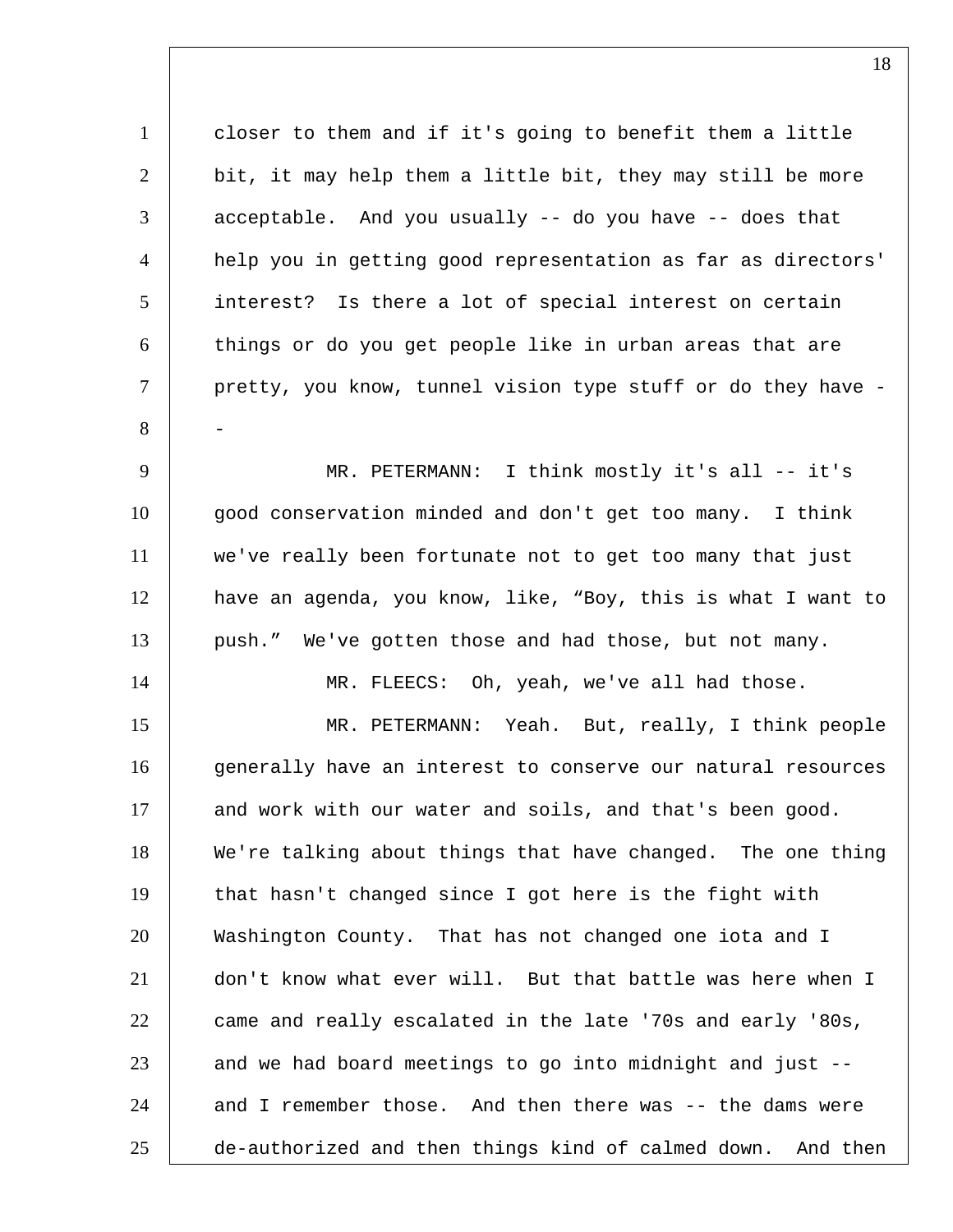1 as we had communities come and say flood control problems 2 and NRD, you know, looking then what can we do to try to 3 | really address this flood control problem that's still out 4 | there because the Corps only built four of their dams that they had proposed of the 21, but that riled the Washington County folks up right away again. They think you're going  $\vert$  to do it up there and it's been -- but that battle, it's the next generation of -- it's their kids that are out there battling it now. It's unbelievable. I just -- it's not the majority, but that battle is just -- won't go away. 12 MR. FLEECS: It's hard to overcome it and in my -- down there with the Lower Big Blue I think one of the things I had going for me was that -- and some people accused me of this, that if I wanted a flood, I would do my magic wand and we would get a flood because then we would -- people would start supporting it. And we got the mill levy increased in the legislature when they voted on it 19 that year to go with the four cents and the year we voted we were getting -- Swan Creek was flooding Dewitt down there. MR. PETERMANN: I think I remember that. MR. FLEECS: We had to have a flood. This is what 23 the Papio has missed. MR. PETERMANN: Yes, you're right. MR. FLEECS: And since 1964, or '60, whenever.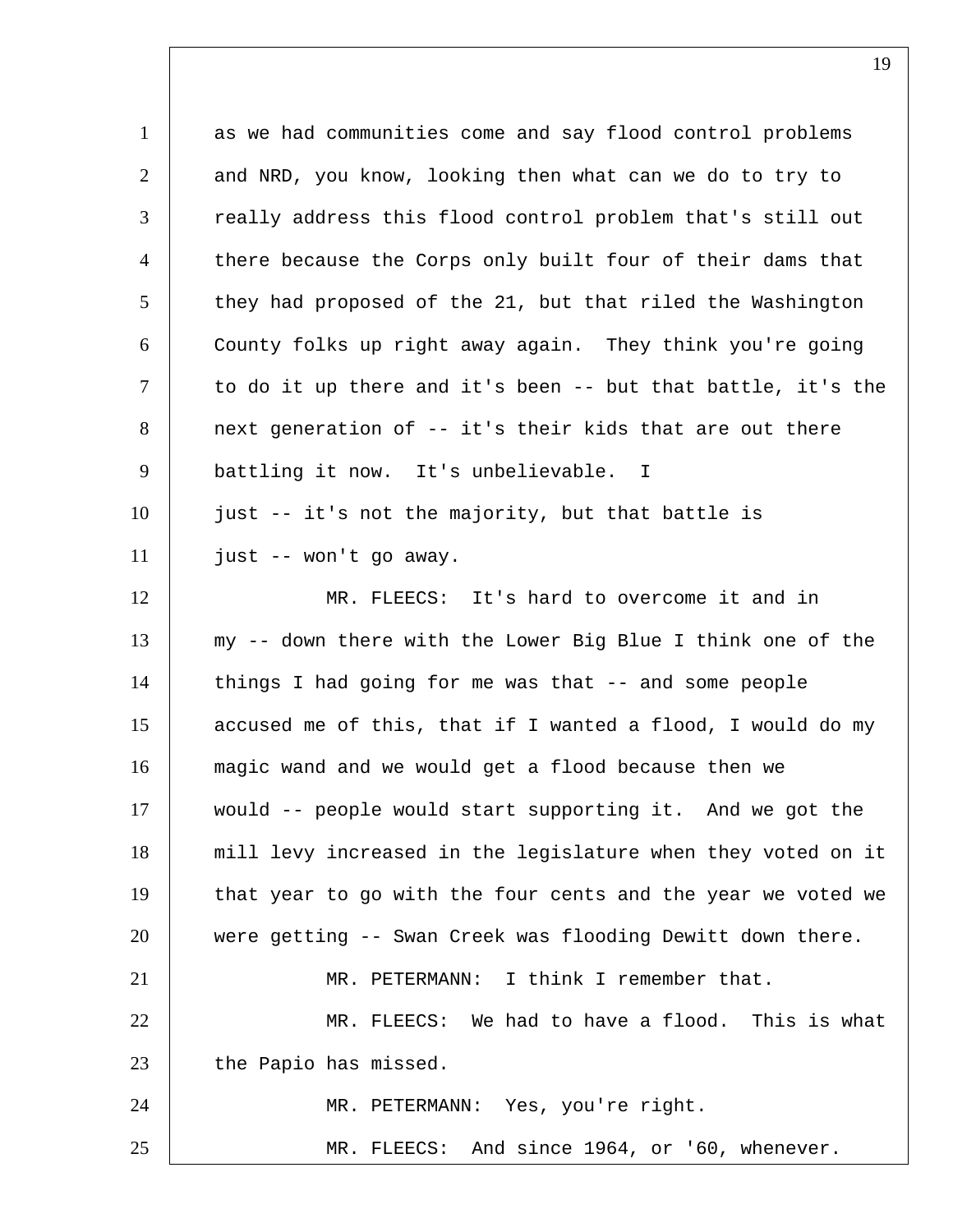1 MR. PETERMANN: Yeah. 2 MR. FLEECS: -- they have not had one of those 3 barn burners come right down that watershed like that one 4 did and create all of that water and just follow it -- the 5 | storm just follows it right on down. It's going to happen 6 again some day. I had people in the Swan Creek that had 7 | structures above -- upper part and they was constantly going 8 out to get easements from them, "Why should I have to give 9 up my land for those people that live in Dewitt and for 10 those people that live in Beatrice?" And I said, "Well, 11 sometimes you've got to do these things so we save bridges 12 because those people are paying mill levies that keep 13 bridges from being washed out and that's helped your 14 | situation up here, you know, just different things." 15 MR. PETERMANN: Yeah. 16 | MR. FLEECS: But I always had a flood. 17 MR. PETERMANN: That's -- yeah, you had the key 18 | there, that's right, you've got to have a flood or it's just 19 loses interest. 20 MR. FLEECS: I was talking to Mr. Connelly before 21 you came and I kind of introduced myself, "Oh, yeah, I 22 T remember you," and we got to talking, and we talked about 23 the same thing again, you know, about how things haven't 24 | really got that big hit again like we had back in that time  $25$  that created all the  $-$  some of the stuff that you were able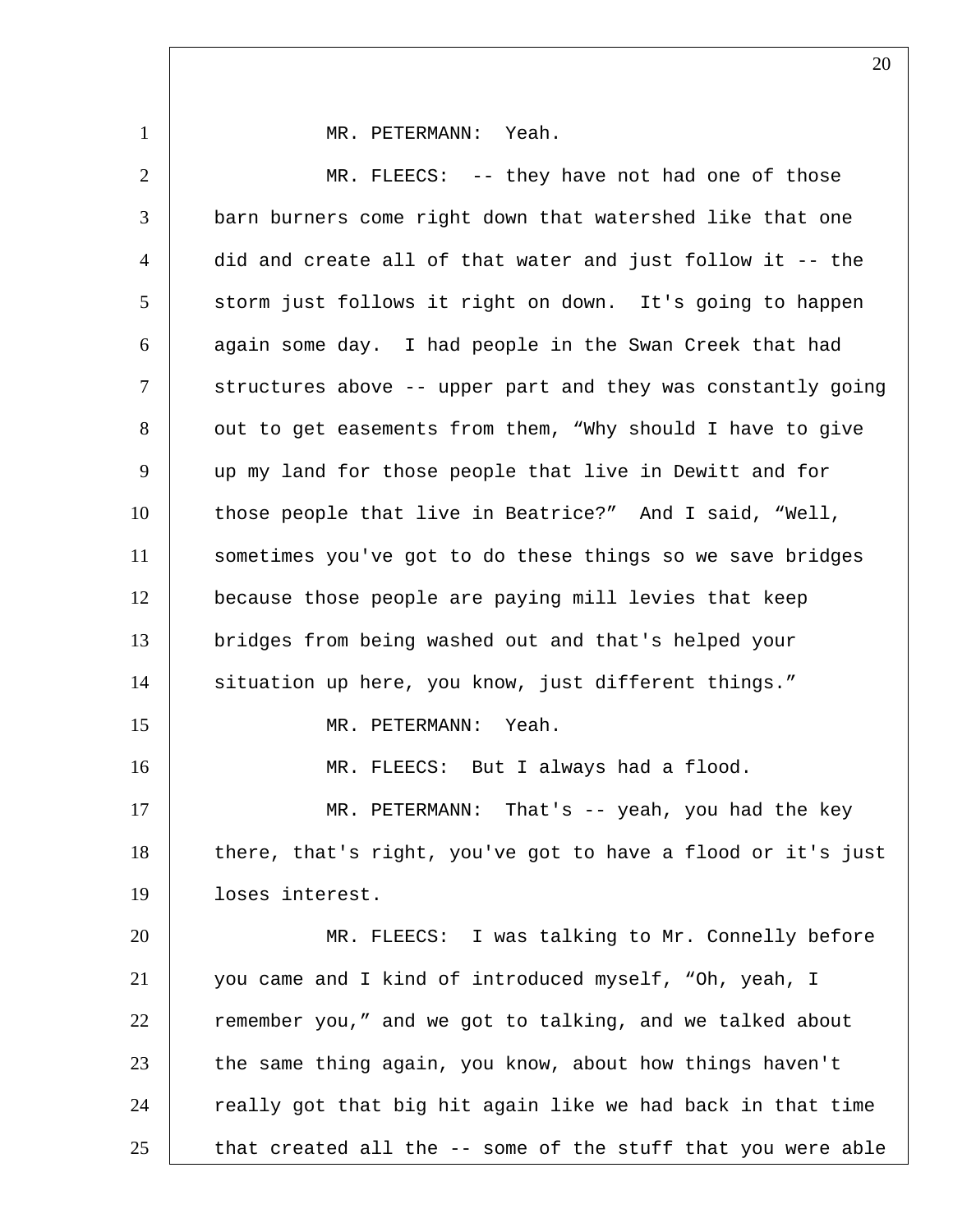| $\mathbf{1}$   | to sell to get flood control, just like the Papio.           |
|----------------|--------------------------------------------------------------|
| 2              | MR. PETERMANN: Exactly.                                      |
| 3              | MR. FLEECS: I mean Salt Valley. They had the                 |
| $\overline{4}$ | flood in the '50s. If it wasn't for that they wouldn't have  |
| 5              | got the Salt Valley project. So you need those and, God,     |
| 6              | you hate to have them but --                                 |
| $\tau$         | MR. PETERMANN: We've got a simulated flood on our            |
| 8              | website now. What we did was, Ames, Iowa, got flooded two    |
| 9              | years ago, 2010, flooded the basketball court. I don't know  |
| 10             | if you remember that. And the watershed above Ames isn't     |
| 11             | much different than the Papio, it's a similar size almost, a |
| 12             | little bigger. But we took that storm and said, "Engineers,  |
| 13             | we want you to just take that storm, all the rainfall, to    |
| 14             | various places and sit it over the Papio, over -- and adjust |
| 15             | it in the basin just like it was there, try to just simulate |
| 16             | like as if it rained here," and it just wiped out, you know, |
| 17             | 70,000,000 -- \$700,000,000 in damages. We went -- and it    |
| 18             | just -- yeah, we haven't had that one happen over the basin  |
| 19             | and that makes --                                            |
| 20             | MR. FLEECS: And, you know, people from Washington            |
| 21             | County, that's what it might take before some people decide  |
| 22             | "Yeah, we're going to have to sacrifice something," and that |
| 23             | might be what it'll take, something -- but probably until    |
| 24             | then $--$                                                    |
| 25             | Yeah. We've got a -- one of the<br>MR. PETERMANN:            |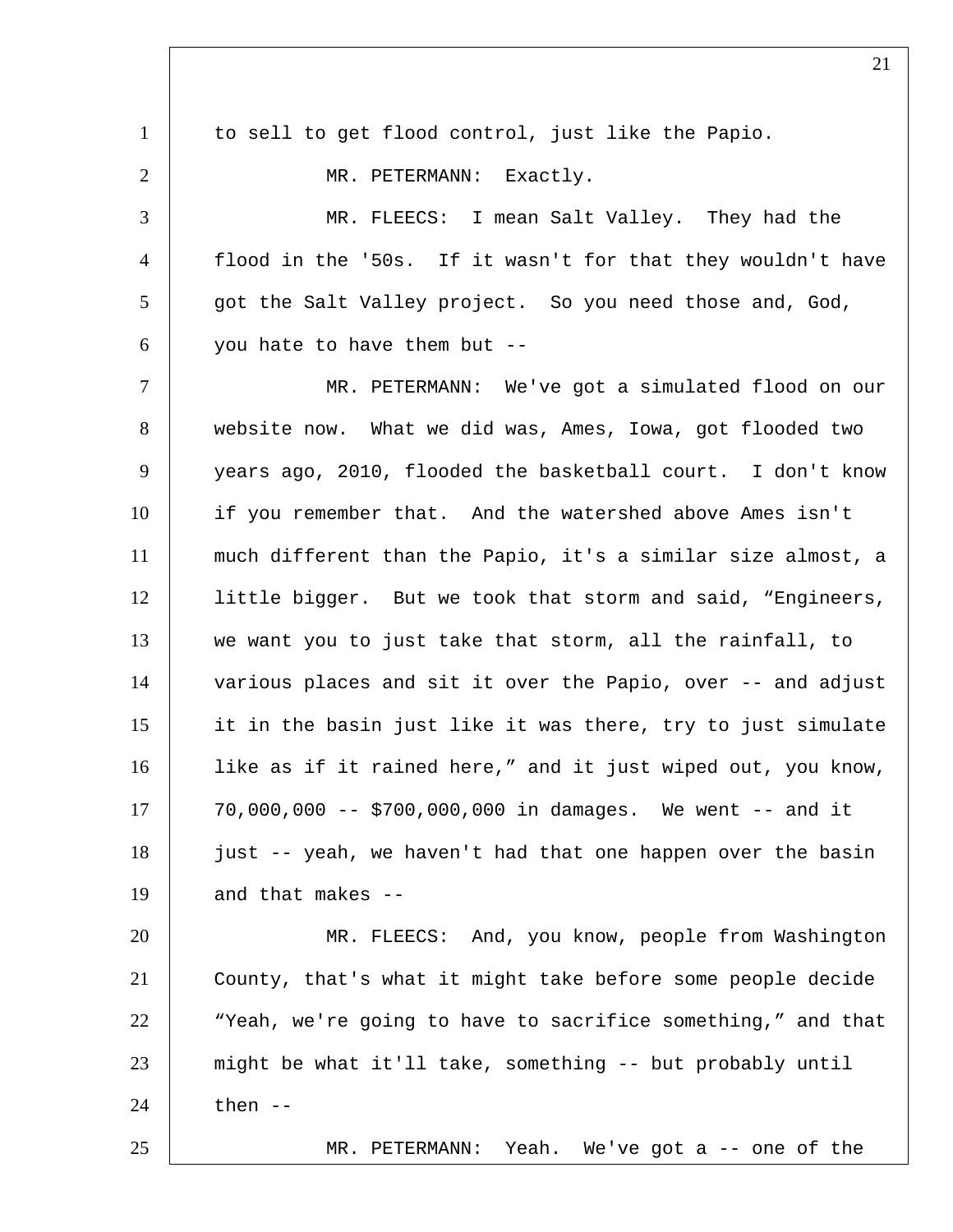1 | things that really came about in working in water quality 2 and DEQ, the cities have to put together a storm water 3 management plan and get a water quality permit for storm 4 water runoff, and that was part of the Clean Water Act way 5 back when, but they never really started enforcing it until  $6$  about 2000. Well, when this happened, the communities here 7 came to the NRD and said, "Man, we need some help here 8 because we don't know how to do this and what to do, and can 9 you help us out?" And so that's when we started and said, 10 "Well, yeah, we think we ought to work together on that and 11 why don't we form a partnership and all work together 12 because it's the Papio watershed primarily is the issue for 13 the metro area. 14 | MR. FLEECS: Storm water runoff. 15 MR. PETERMANN: And storm water runoff. And 16 LaVista is a mile wide and six miles long and, "What can 17 they do about it?" "Yeah, but working together we can." So 18 we formed this Papio partnership and that really -- and then 19 the partnership said, "Well, we want to work on all aspects 20 of water, not only quality, to meet these NPDS permits," and 21 do that -- and what we found, we could do it a heck of a lot

22 cheaper because you didn't have to have eight permits, you 23 had one permit basically and everybody doing the same thing 24 and what you do over here helped satisfy a permit over here  $25$  and so forth, so it's saving a lot of money. But they also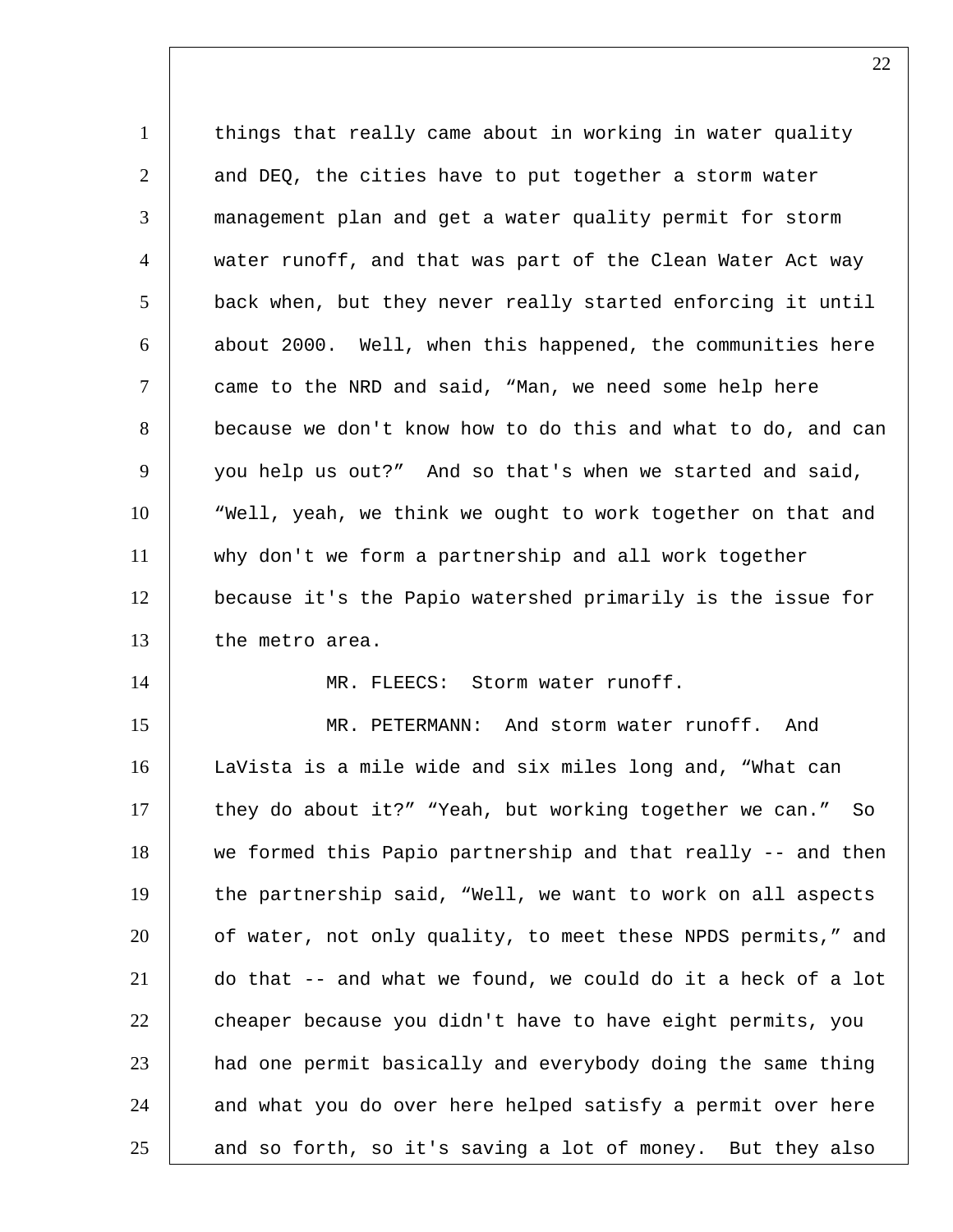1 said, "We want to look at the flooding issue and work 2 together on that," so we also developed kind of a new flood 3 control plan. Took some of the old Corps reservoirs that 4 were still feasible, looked good, and added a few to it and 5 came up with what we now call the Papio Partnership 6 Watershed Management Plan, and worked with Douglas and Sarpy 7 County. Now, Washington County wasn't required to do this 8 storm water permit because they're too rural yet, they're 9 too rural, so they never wanted to join and we said, "Boy, 10 you're part of the watershed, how can you not?" "Well, we 11 tried a number of efforts and it just didn't work." But 12 they have adopted a flood control plan now but their plan is 13 that they would -- as they build subdivisions, they'll hold 14 all the water back on every subdivision. 15 MR. FLEECS: Well, that's a start. 16 MR. PETERMANN: It's a start. And that's what the 17 partnership said, "Okay, if that -- we don't really agree 18 with your approach, we don't think it's going to 19 work -- well, it can work but we don't think it's going to 20 be economical and it isn't the best way to do it, but if 21 that's what you want to do it could provide flood control. 22 The trouble is, you have to wait for the whole watershed up  $23$  there to develop to get the control." But it's a start and

24 that's what the partnership said, "Okay, if that's what you

25 want to do, you do that. Down here, we want to build some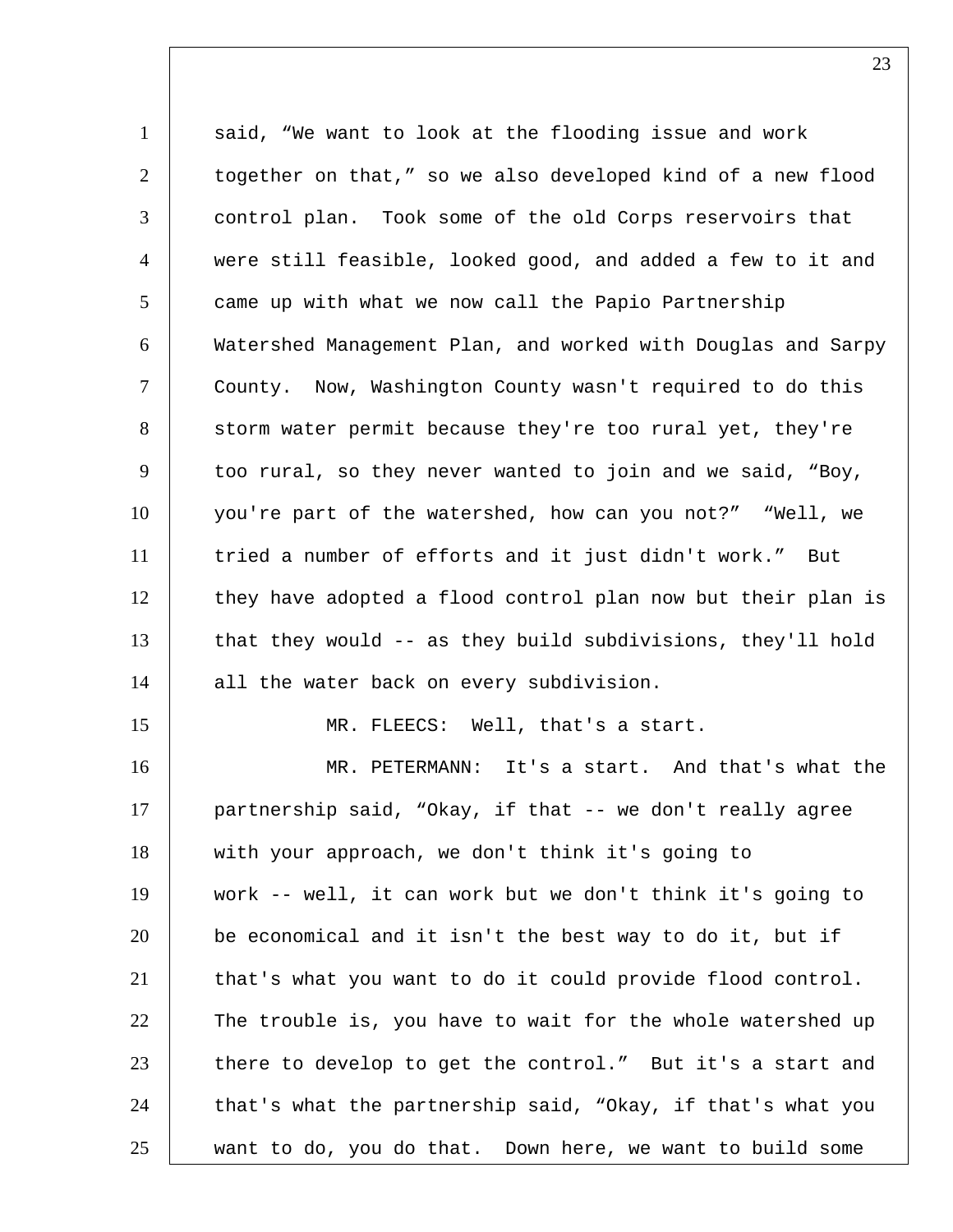1 structures so we have some recreation areas and also that we 2 can -- those flood control maps are reflected then on the FEMA flood maps. If you do it in every subdivision, they won't reflect that on the flood maps." So -- MR. FLEECS: It's got to be total. MR. PETERMANN: It's got to be a good structure.  $\vert$  So, anyway, there is a plan now. They still don't believe 8 us that we aren't coming up there to build a big dam, but there isn't any plan to do that right now. We'll see. Anyway, it's been good -- I think that's, again, where the 11 | NRD -- working as a watershed. 12 MR. FLEECS: Yeah. 13 MR. PETERMANN: And the watershed approach brought 14 a solution together and got everybody else working together, 15 all the cities working together that a lot of times fight 16 each other on stuff because -- and said, "Let's work 17 | together on this water issue," and I think it's really developed a relationship here and helped our communities work together in addressing those water quality and flooding problems. MR. FLEECS: There was a lot of the cities and the counties, through the inter-cooperation act – inter-local agreements -- MR. PETERMANN: That's what we have is an inter-local agreement.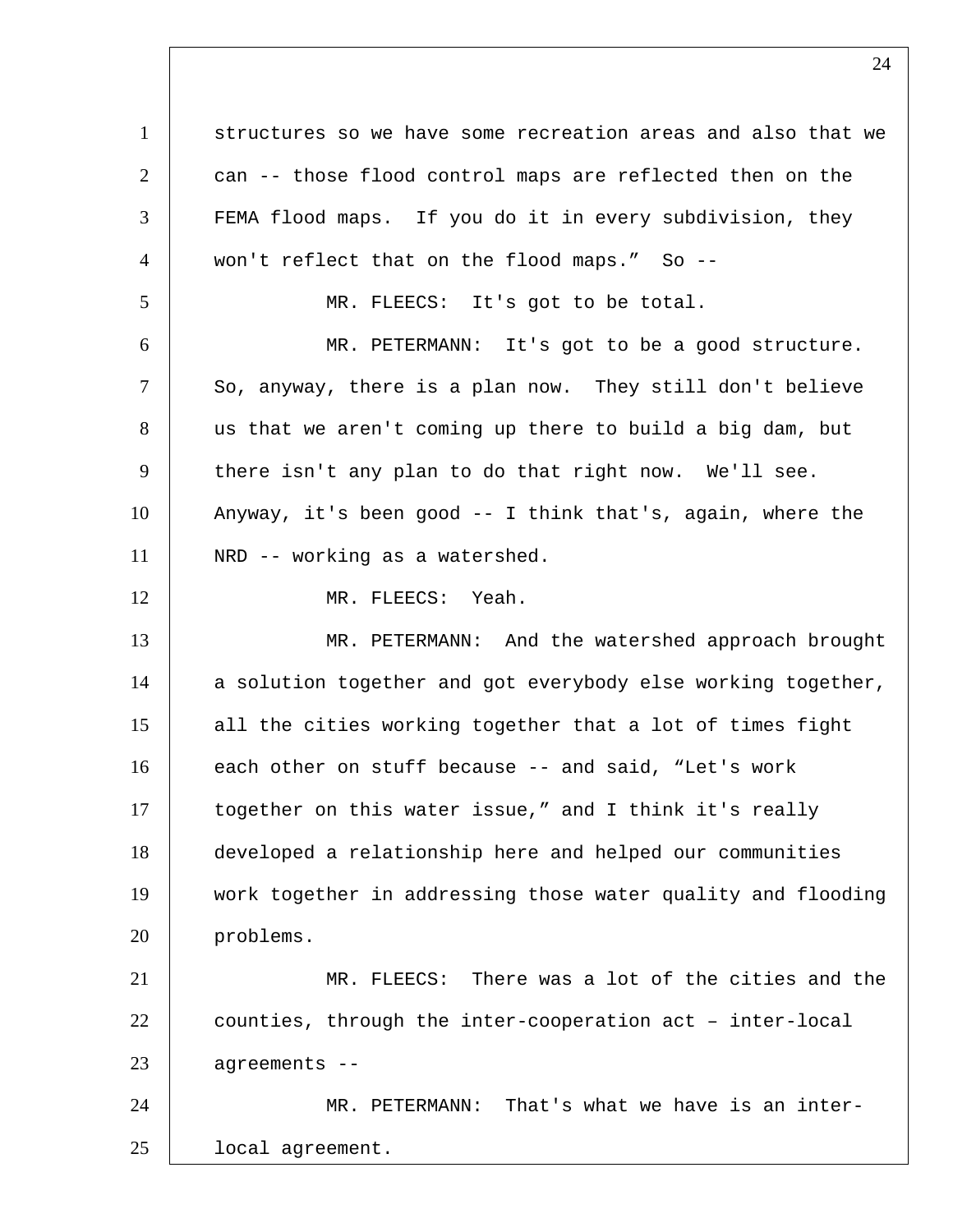1 | MR. FLEECS: That's what really made people start 2 thinking about, "What can we do jointly on some of these 3 | things?" Lincoln just got done doing their big project 4 right down through -- 5 MR. PETERMANN: Yes. 6 MR. FLEECS: -- and that would have never come  $7$  about if it wasn't for the University, the City of Lincoln, 8 Lower Platte South taking kind of the leadership on that 9 stuff and get the Corps and everybody involved with that 10 thing. 11 | MR. PETERMANN: Without inter-local agreements, 12 though, working together, it wouldn't happen. 13 MR. FLEECS: You betcha. And that's what people - $14$  - I think we go back and I think we take NRDs for granted 15 | right now, but just think what would we have had to do if we 16 didn't have NRDs? I mean, how would you -- you'd still have 17 the old rural water districts trying to develop water --18 | rural water projects up in Blair or some place and not 19 knowing where they're going to get their water -- 20 | MR. PETERMANN: Exactly. 21 | MR. FLEECS: So where do they get it? Get it from 22 | MUD. 23 MR. PETERMANN: Yeah, Fort Calhoun's getting it 24 from MUD, you bet. We can help make that happen. 25 MR. FLEECS: Outside of their county.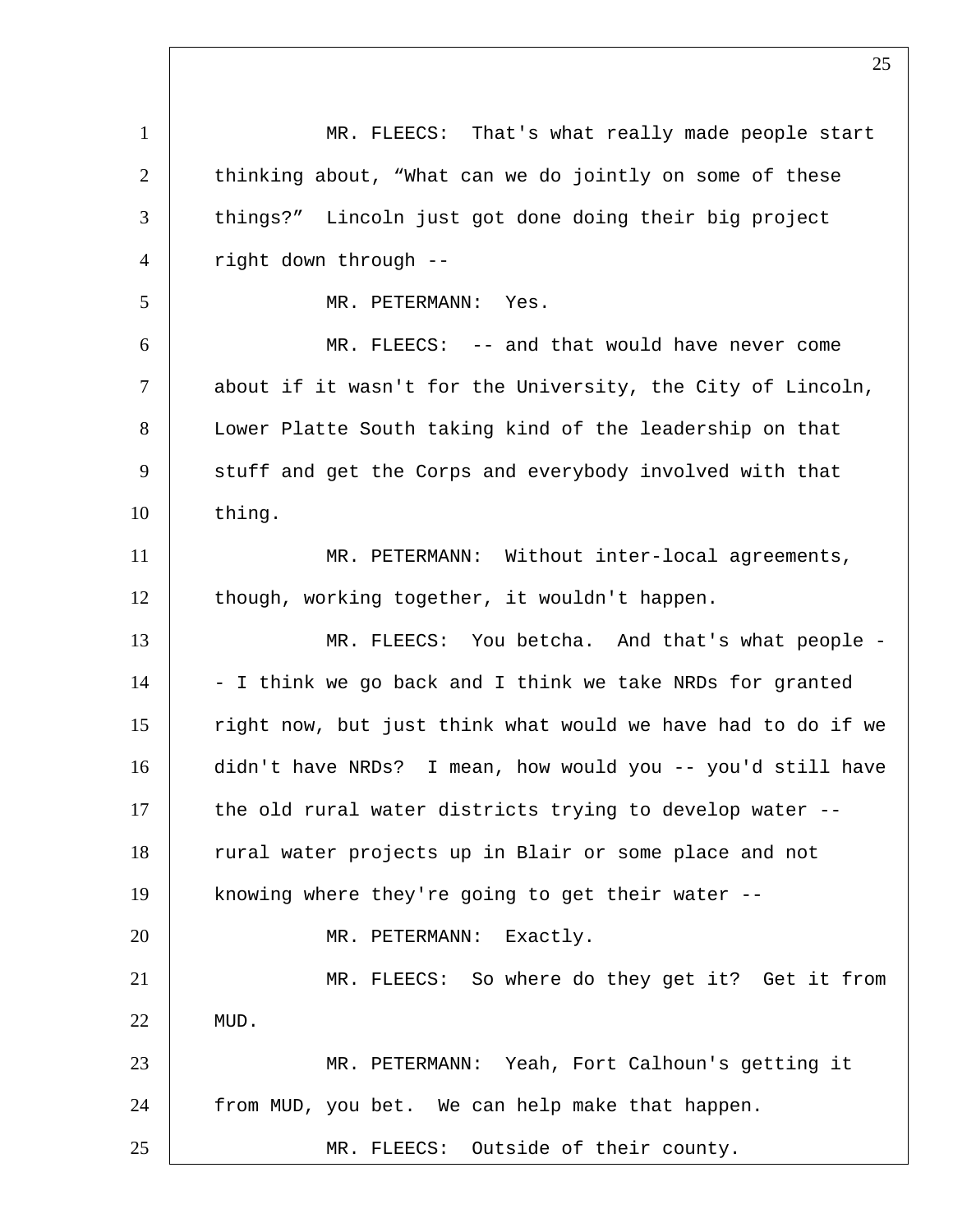1 MR. PETERMANN: Exactly, yep. We're trying  $2$   $\pm$  to  $-$  and then Blair feeds water from there down toward Fort 3 Calhoun and serves the rural area there. So we've got MUD 4 serving north toward Fort Calhoun, Blair serving 5 south -- and that's two different rural water systems. What 6 we're in the middle of right now is merging the two and 7 | we're having a big cat fight. "Oh, you know, we're going to 8 assume some of their debt and, oh, this is" -- so we're 9 going -- our board meeting tonight's going to go through 10 | that, and it's quite a cat fight, but it really, again, is 11 | the idea, "What did NRDs do?" They merged 154 entities 12 together. It showed how it can work. And that's how these  $13$  two  $-$  I mean, they actually  $-$  we have an interconnection 14 | right now, but we really want to merge it and just operate 15 it as all one system. 16 MR. FLEECS: These people, I just think they've 17 | got pride of ownership. 18 MR. PETERMANN: Yes. 19 MR. FLEECS: And the trouble is, they're going to  $20$   $\vert$  end up not owning nothing  $-$ 21 MR. PETERMANN: Exactly. 22 MR. FLEECS: -- when it's all said and done 23 because there won't be -- they'll be bankrupt. 24 | MR. PETERMANN: Yep. 25 MR. FLEECS: They won't be able to finance it and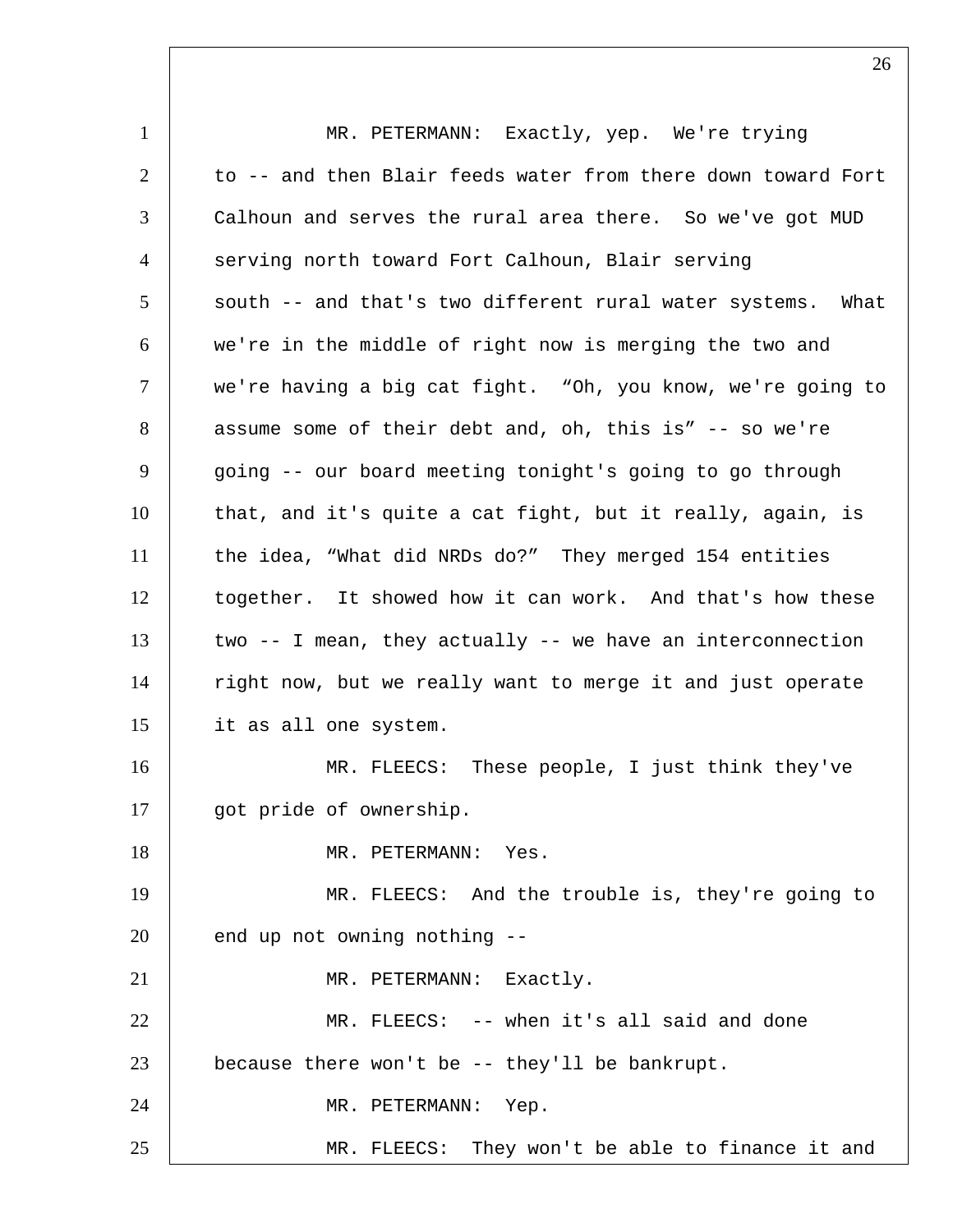1 | then what are you going to do? They're going to say, "Oh, maybe we should have worked something out 10 years ago." MR. PETERMANN: Yeah. MR. FLEECS: Well, I think, you know -- I don't know, running out of time, but  $-$  MR. PETERMANN: Yes. Well, this has -- MR. FLEECS: You've got a meeting to go to. 8 MR. PETERMANN: Yeah, I do. We have a board meeting tonight. That was another thing on the Papio that, you know, we merged with the Middle Missouri Tributaries, 11 MR. FLEECS: That was good. 12 MR. PETERMANN: And that was -- it was a very qood. 14 | MR. FLEECS: Especially for them. MR. PETERMANN: Yes. And now there's talk, "Oh, 16 the urban people are trying -- not helping us and not doing what we want to do so maybe we ought" -- there's actually 18 | some talk of a couple of those counties forming their own NRD again. Just -- do you realize -- and we've done computations and we've kind of done this every -- because you hear that come up, "Oh, we're not getting our share up here." Actually, what was said from early on is Omaha 23 really should have probably been the ones complaining and I think some of them did bring this up. In fact, they said, 25 Well, we're just going to be shipping our money up there to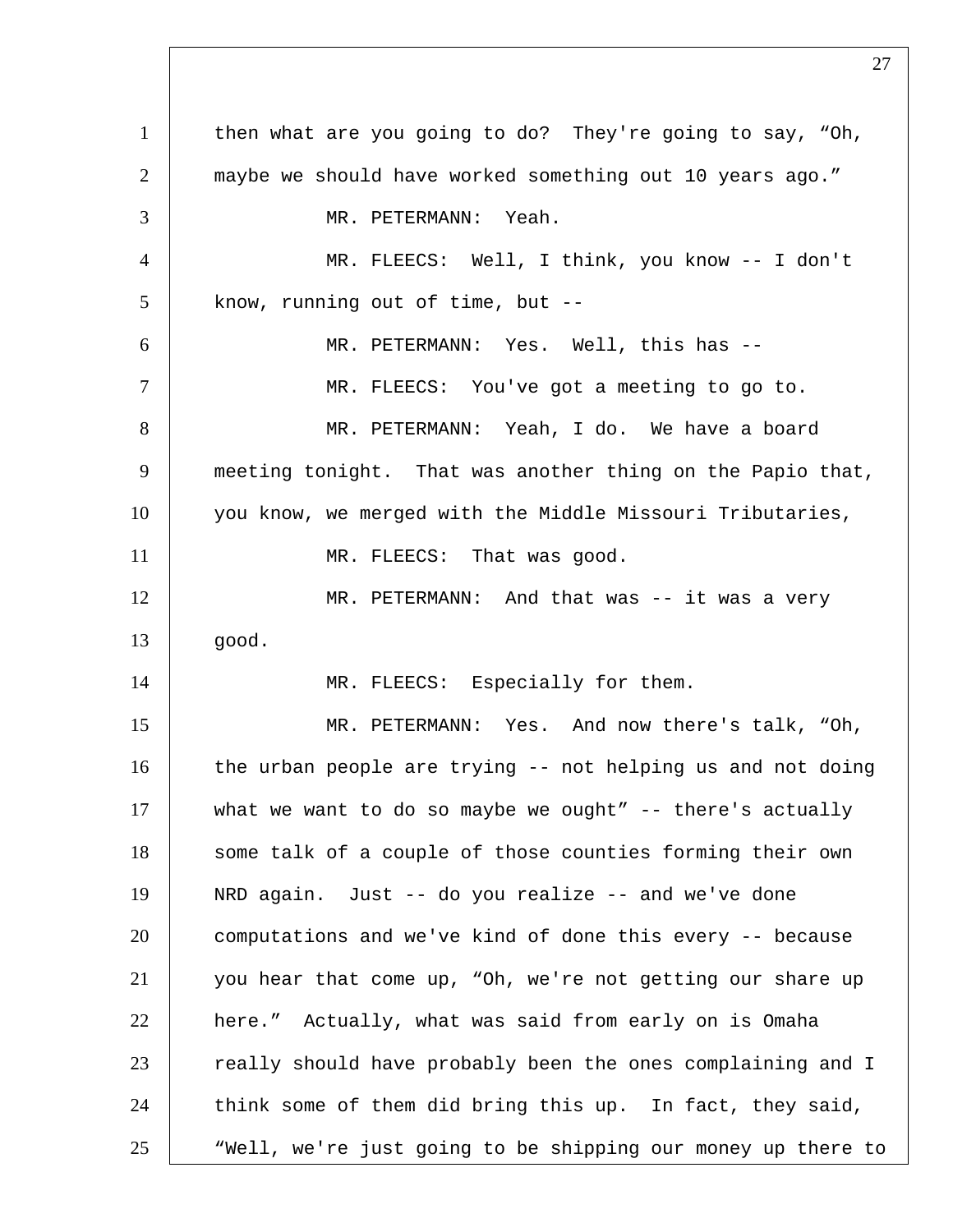1 | help them out." "Well, yeah," and that's what's happening. They're getting probably -- our numbers show two to three  $\vert$  times the taxes we raise in those areas, in those northern four counties, go up there -- and programs. And we show 5 | that to them and they go, "Well" -- you know, and then it's kind of like, "Well, we don't care, you aren't doing this because we want it," so they've definitely benefited. But 8 the thing it did was got us all together on the Missouri River and, really, that was another thing we focused on is habitat on the Missouri and really did a lot of habitat development there in helping the endangered species and that 12 | stuff, so that's another working relationship with the Game 13 and Parks and Fish and Wildlife people that we sometimes have disagreements with, but we can form a working 15 | relationship and help them, too. MR. FLEECS: If you do it with strength, you know,

17 on those problems, talking to those agencies, when you've 18 got -- besides you, the NRDs, the cities, the people -- you've got some strength there when you go to the Game and Parks Commission or Fish and Wildlife Service. And I don't know if you do much with the Corps, but that's -- MR. PETERMANN: Oh, a lot, yeah, exactly. Yeah, 23 you do. The other thing, just the association of NRDs, and 24 | I don't know if the Soil and Water Conservation Districts, did they have a state association? Was there something --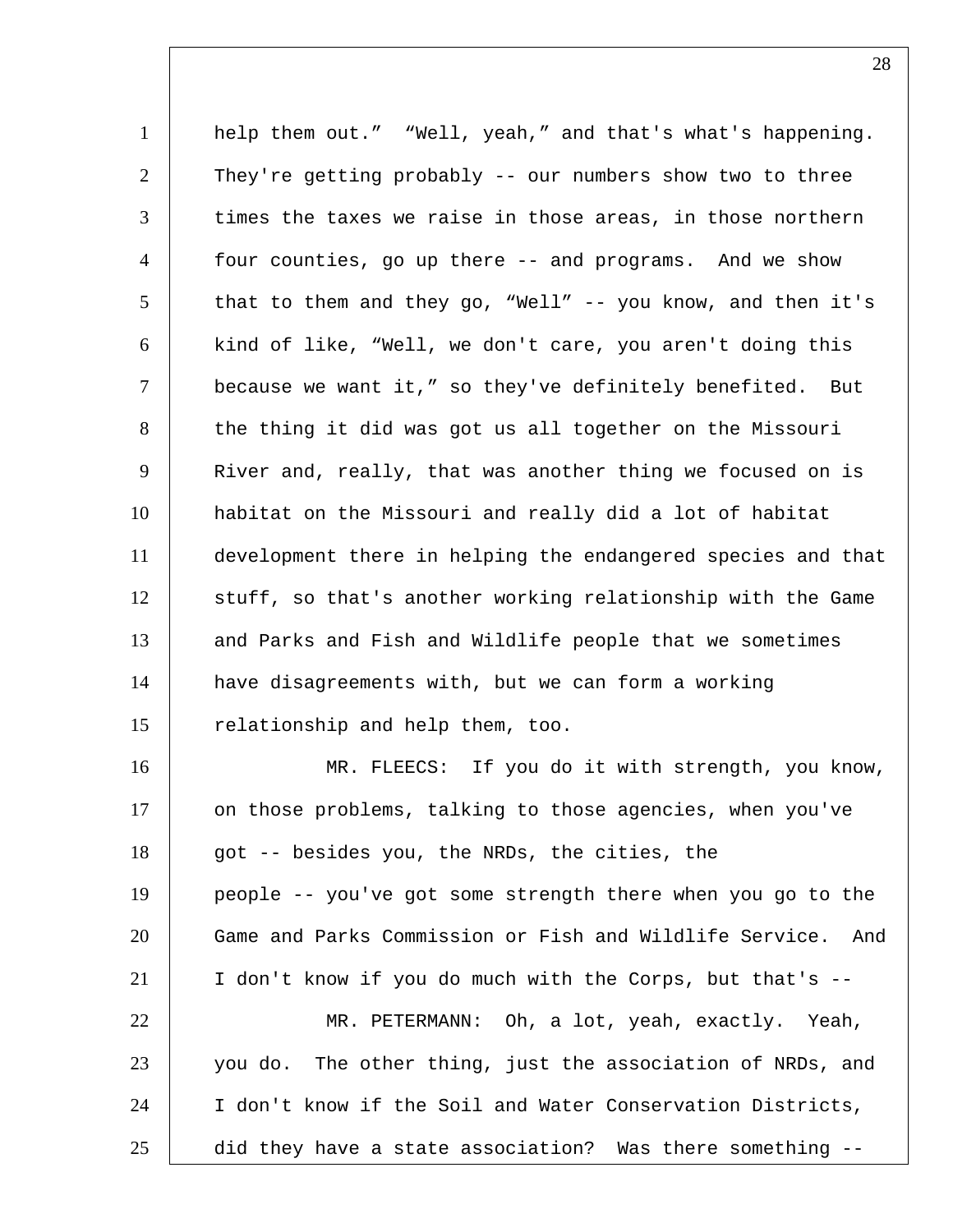1 | MR. FLEECS: Oh, yeah. MR. PETERMANN: So that was probably pretty active. MR. FLEECS: It was, and very active back in the '60s when we got to talking about NRDs. We had some good 6 state association people on that board and from all  $\vert$  the -- what the heck was there? How many --  $50$ -some -- I 8 forget now how many SWCDs there were. There was a bunch of 9 them back at that time and each of them had a member on that board. To try to convince them back in the '60s that this 11 was the way to go, it was not easy. MR. PETERMANN: I applaud you guys that did that 13 and ground through that and hung in there and stayed with it. I don't know how you did it. MR. FLEECS: It was some challenging times -- 16 | MR. PETERMANN: Oh, amazing. 17 MR. FLEECS: To do it, but you look back and boy it was all worth it. MR. PETERMANN: It really was. It really, really was. And it's -- I've been here now for 38 years -- 21 MR. FLEECS: That long? MR PETERMANN: And I go -- but it's been a great - - and people say, "Why do you stay that long?" The 24 challenge always grows and it's there. MR. FLEECS: There's always something new.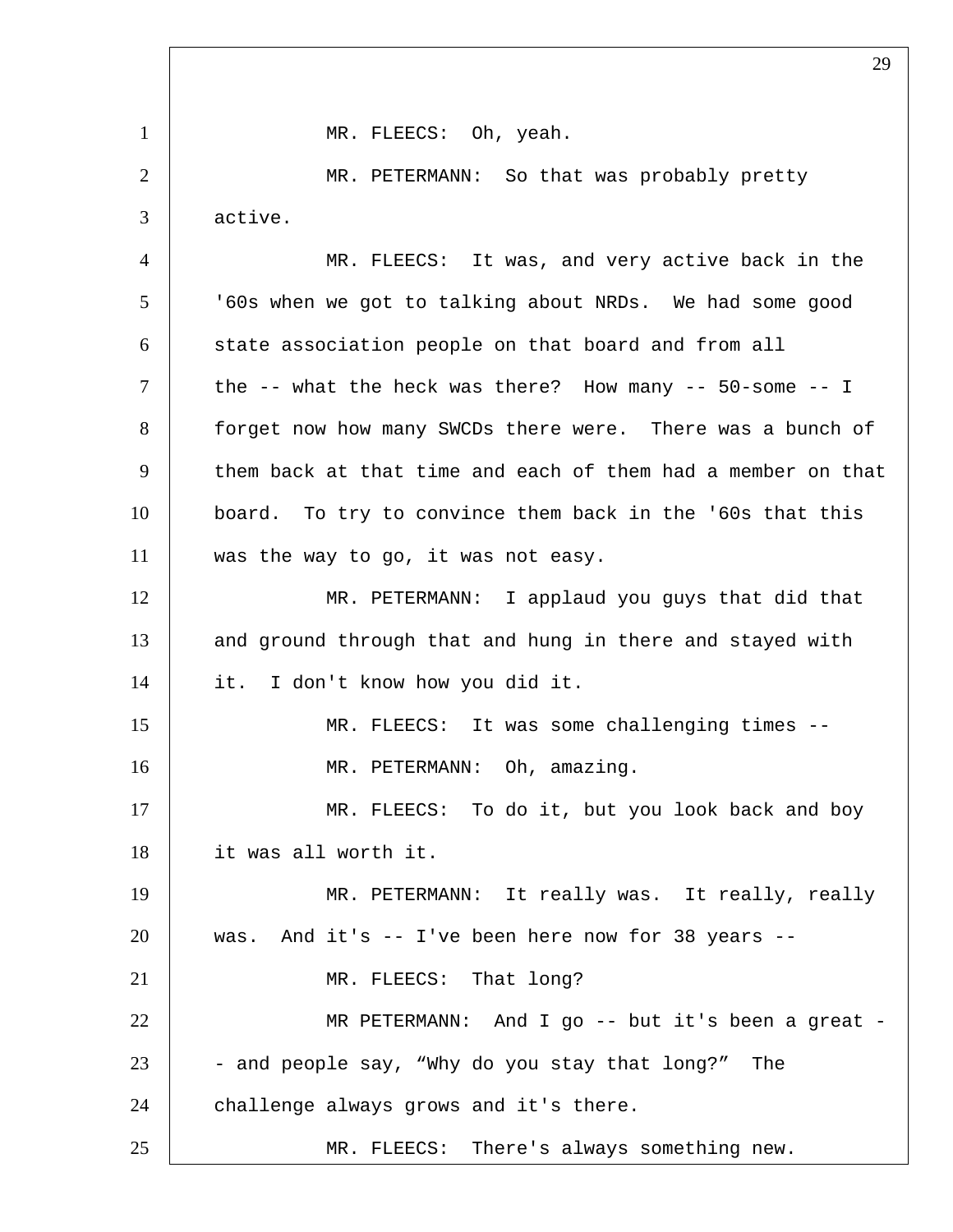MR. PETERMANN: Something new, yeah. And plus, I 2 enjoy the fact that I can get out of the office and go out and plow my hands in the dirt. MR. FLEECS: Just like I told Fred there talking 5 to him, you know, I said, "One good thing about NRD, being a manager, or NRD in general, I can look back now at projects 7 | that I was involved with in my 30-some years as the NRD manager and they're still out there. They're still doing 9 their job and they'll be doing it for another 35, 40 years, 10 or maybe greater depending on the maintenance at the NRDs 11 and they'll do that." MR. PETERMANN: There's a lot to be proud of. 13 MR. FLEECS: And I said, "We look at that and sometimes just put it aside, but we don't need to put it 15 aside, that's something you've got to be proud of. We spent money but, by golly, it went for something that's going to be here for a long time." MR. PETERMANN: That people are enjoying. MR. FLEECS: It's an investment. MR. PETERMANN: It is. And people enjoy it, people benefit from it, and it's just -- yeah, it has been. MR. FLEECS: Well, Marlin, it's been a pleasure. 23 | MR. PETERMANN: Oh, very much. MR. FLEECS: What we're going to do, when we get these things done, I'm going to take my little tape and hope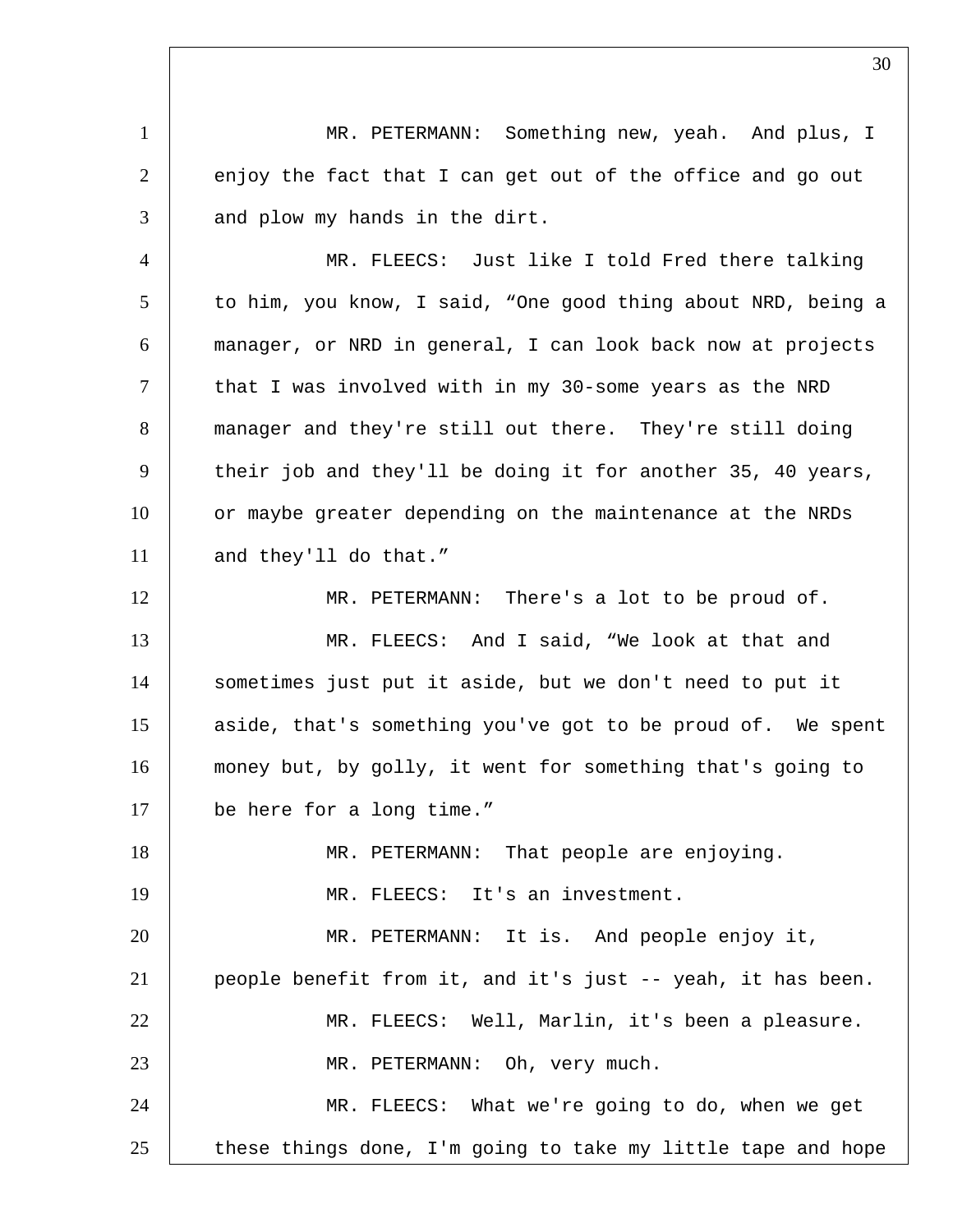everything comes out good on it, and we'll get it 2 transcribed and then I will send you a copy of what we 3 talked about. MR. PETERMANN: It's going to repeat everything I  $5 \mid$  said? Oh, my. MR. FLEECS: They have me go through and -- 7 | MR. PETERMANN: Oh, okay, edit it a little bit. MR. FLEECS: -- edit it to make sure that everything -- 10 | MR. PETERMANN: Now, are you going to publish those all then or  $-$  MR. FLEECS: This will be done through the Nebraska State Historical Society, that when we get all this 14 | stuff done -- we've got somebody working to kind of coordinate and -- there might be some stuff taken out and 16 put in, just so we have really a good old biography of NRDs 17 and who was involved and how they were involved. MR. PETERMANN: Should I sign here? Do I need to sign? MR. FLEECS: Yeah. MR. PETERMANN: What do I -- okay, put my name here. MR. FLEECS: Put your name there, sign it there, 24 and your address and today's date. 25 MR. PETERMANN: That's my home address you want,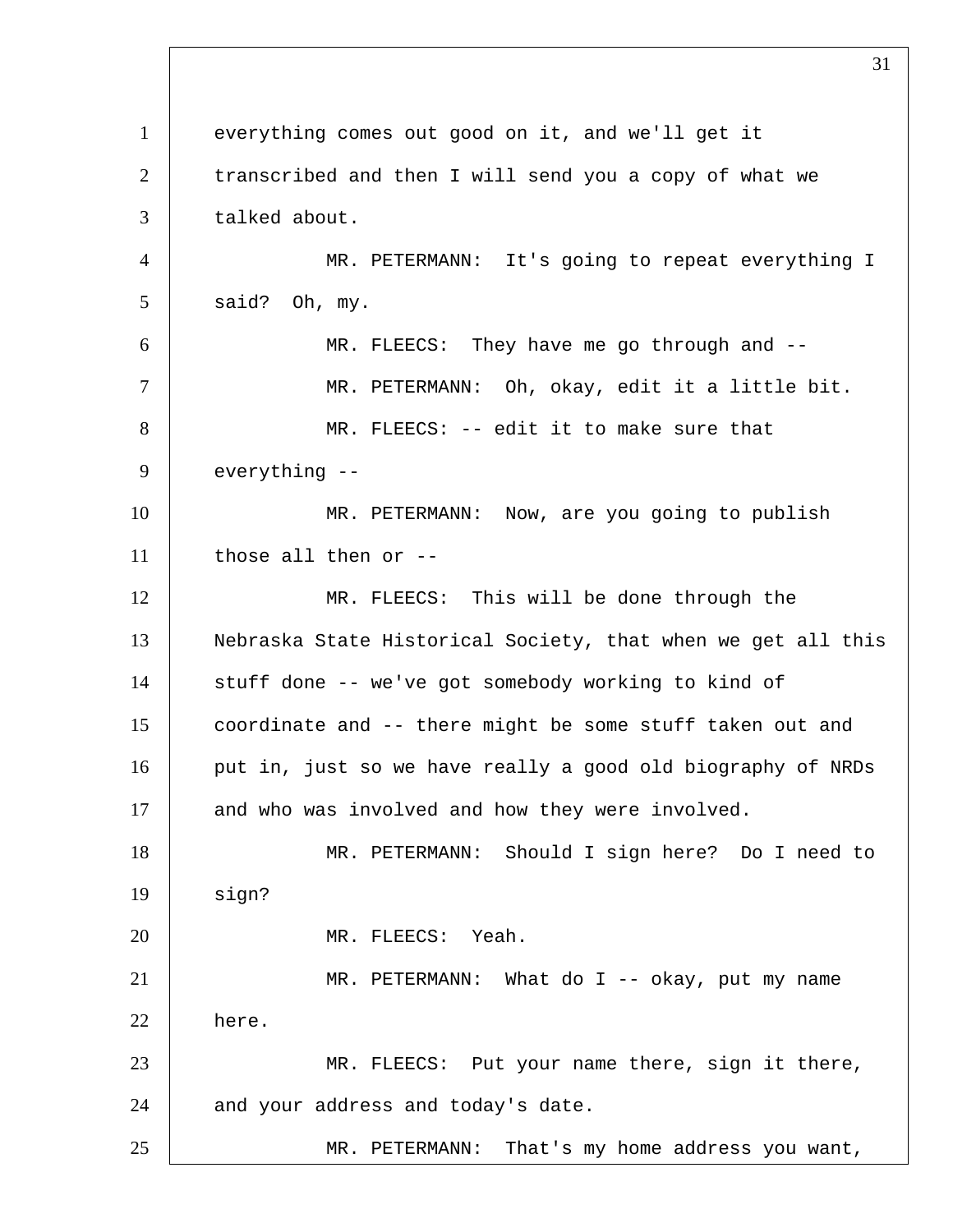right? MR. FLEECS: Yeah, even though we're at the Papio. If I wasn't tired, I'd stick around for your meeting just to see -- 5 MR. PETERMANN: It's going to be a long one today. MR. FLEECS: I got your agenda. 7 | MR. PETERMANN: Oh, boy. 8 | MR. FLEECS: Yeah, I've got to get out to the 9 | Lower Elkhorn and interview those people. 10 | MR. PETERMANN: Stanley and --11 | MR. FLEECS: And Tom Moser up in Hartington. And I'm going to interview out there in North Platte, the manager there. Did you have a meeting in Ord today you said? MR. PETERMANN: We did. It was out of the Lower Platte so it'd be the Loups and the Elkhorns and then the Lower Platte South, the Lower Platte North and us. 18 | MR. FLEECS: Steve says, "Was it an NARD meeting?" I said, "No, I don't think it was an NARD meeting." MR. PETERMANN: It was a Lower Platte Basin meeting. 22 | MR. FLEECS: Well, those ought to be interesting. MR. PETERMANN: It is because we're really getting down to talking how much water is there and who's going to get it, so it's getting into that kind of talk, kind of like